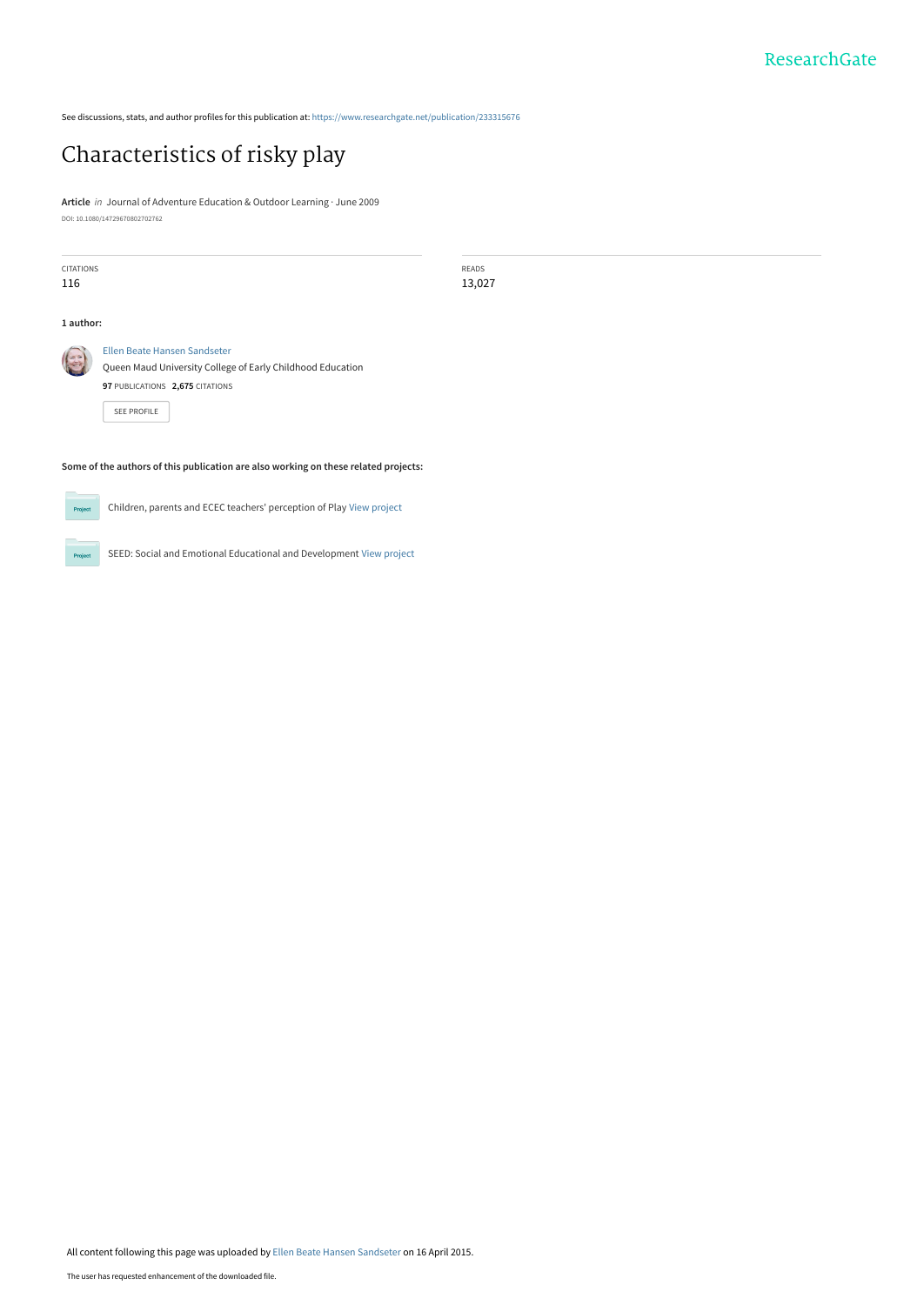## **Characteristics of risky play**

#### Ellen Beate Hansen Sandseter<sup>\*</sup>

*Queen Maud's College of Early Childhood Education (DMMH), Trondheim, Norway*

This article explores what makes children's risky play risky. Risky play can generally be defined as thrilling and exciting forms of play that involve a risk of physical injury. Few, if any, studies have been conducted to explore what identifies play activity as risky. The present study aims to determine what characteristics to judge risky play by. Risky play in two Norwegian preschools was observed and videotaped during 18 observation days over five months. The results reveal two categories of risk characteristics in children's play: 1) environmental characteristics (features of the play environment), and 2) individual characteristics (how the play was carried out by the child). These two categories include several different risk characteristics that identify the risk in risky play. The results indicate that both features of the play environment as well as children's risk-taking actions based on their subjective risk perception influence the objective risk present in the play situation. The study contributes to an increased focus on children's natural urge for risky play, and to what characterizes such play.

#### **Introduction**

1

The definition of human play in general is a debated and not yet concluded discussion (Bishop & Curtis, 2001; Jenvey, 2002; P. K. Smith & Vollstedt, 1985), and there have been difficulties involved in documenting and categorizing children's games and play (Blatchford, Creeser, & Mooney, 1990). The debate include both how to define play using several criteria to distinguish play from no play, and criteria for distinguishing different categories of play (Jenvey, 2002; Rubin, 1980; P. K. Smith & Vollstedt, 1985). One common characteristic used for identifying play in former research have been that play is an activity that serves no apparent purpose, the activity being more important than its ends (Bekoff & Byers, 1981; Martin & Caro, 1985; Pellegrini & Bjorklund, 2004; P. K. Smith & Vollstedt, 1985). In this lies the notion of play being an inner directed activity not motivated by pursuing outcome goals. This notion is expressed by Sutton-Smith (1997) describing play as activity that serves the opportunity to actualize one's potential, providing an optimal experience of arousal, excitement, fun, merriment, joy, and lightheartedness. According to Sutton-Smith the characteristics of the nature of play are that it is voluntary and intrinsically motivated activity

<sup>\*</sup>Corresponding author: DMMH, Department of physical education, Thoning Owesens gt. 18, 7044 Trondheim, Norway. Email: ebs@dmmh.no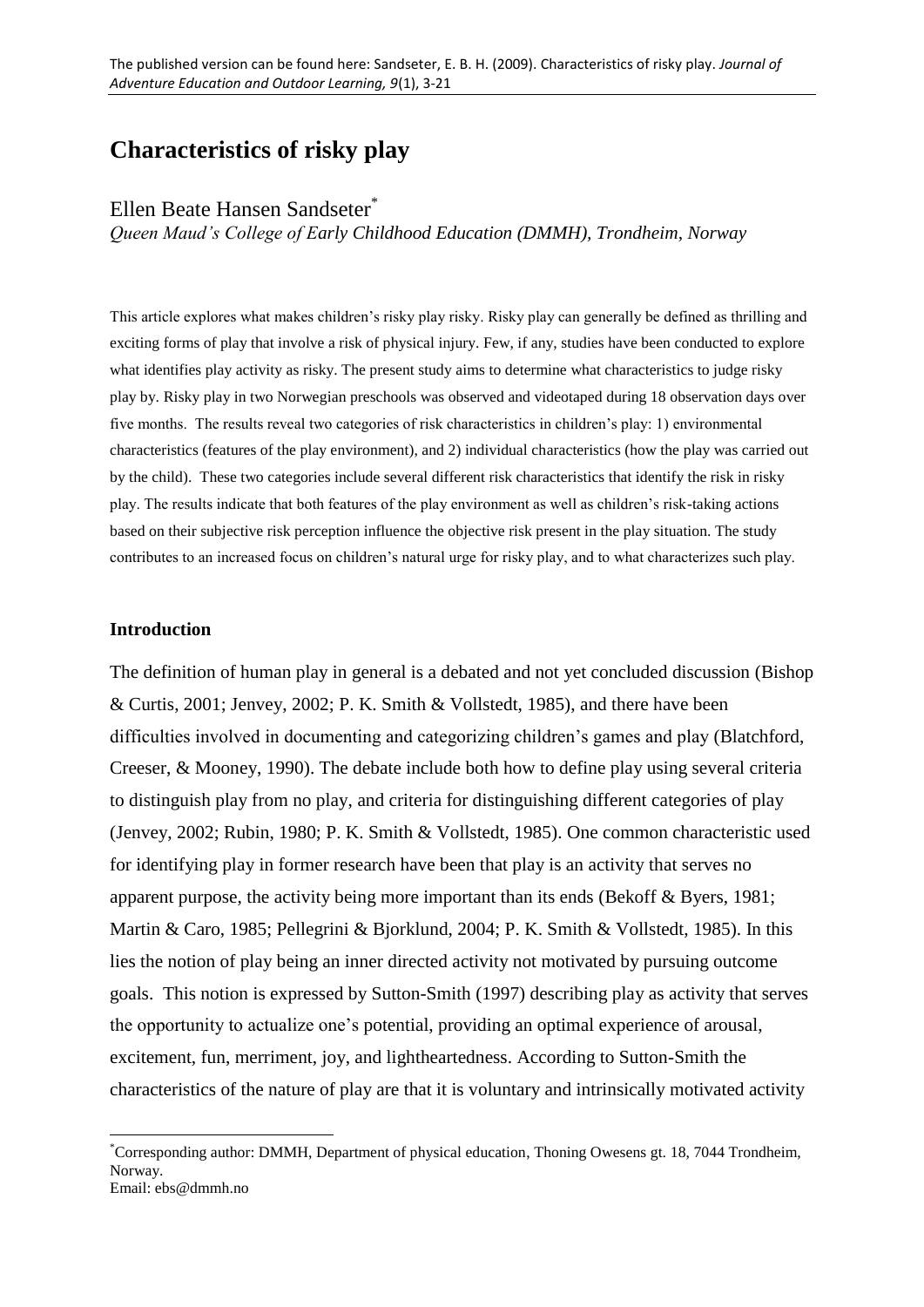that children tend to repeat almost obsessively because of the pleasurable excitement they experience. In this paper the focus is on children's risky play. Risk-taking in play is a natural part of children's play (S. J. Smith, 1998), and research show that children often engage in risky forms of play where they can rehearse fighting skills, test their physical strength and courage, even though it involves the possibility of getting hurt for real (Aldis, 1975; Ball, 2002; Buss, 1997; Pellegrini & Smith, 1998; S. J. Smith, 1998; Stephenson, 2003). Risky play, as defined in this paper, is thrilling and exciting forms of play that involve a risk of physical injury.

Risky play can, in worst case scenario be injurious and even deathly for children engaging in it, and this has been a central focus in the recent discussion on child safety on playgrounds and playground equipment legislation (Caesar, 2001; Swartz, 1992; Taylor & Morris, 1996; Wardle, 1997; Zeece & Graul, 1993). On the other hand sseveral researchers state that an exaggerated focus on children's safety can be problematic because the quest to avoid childhood injuries will constrain the abilities for challenges and varied stimulation that children need to develop normally both physically and mentally (Ball, 1995, 2002, 2004; Boyesen, 1997; Breivik, 2001; Caesar, 2001; Chalmers, 2003; Freeman, 1995; Furedi, 2001; Heseltine, 1995; Little, 2006; New, Mardell, & Robinson, 2005; Satomi & Morris, 1996; Sawyers, 1994; S. J. Smith, 1998; Stephenson, 2003; Stine, 1997; Stutz, 1995; Zeece & Graul, 1993). The understanding of the significance and meaning of risky play in children's lives, as well as its possible beneficial or harming effects are important perspectives in the growing attention to risky play. Still, studies conducted on the issue of risky play lack a common conceptualization and characteristics to help identify and further explore such play. The aim of this paper is, on the basis of video observations of children's play, to identify characteristics of children's risky play.

#### *The concept of risk and the risk in play*

What is risk? According to Adams (2001) risk comes in many forms, such as physical risk, social risk and economic risk, with innumerable subdivisions of these categories. Thus, the word risk would bring forward different associations for different people and in different settings, and a broad and overall definition would bring difficulties. Still, some definitions are made in literature on risk and risk-taking. Adams (2001, p. 26) broadly defines risk as used in everyday life as "unquantifiable danger, hazard, exposure to mischance or peril". With this,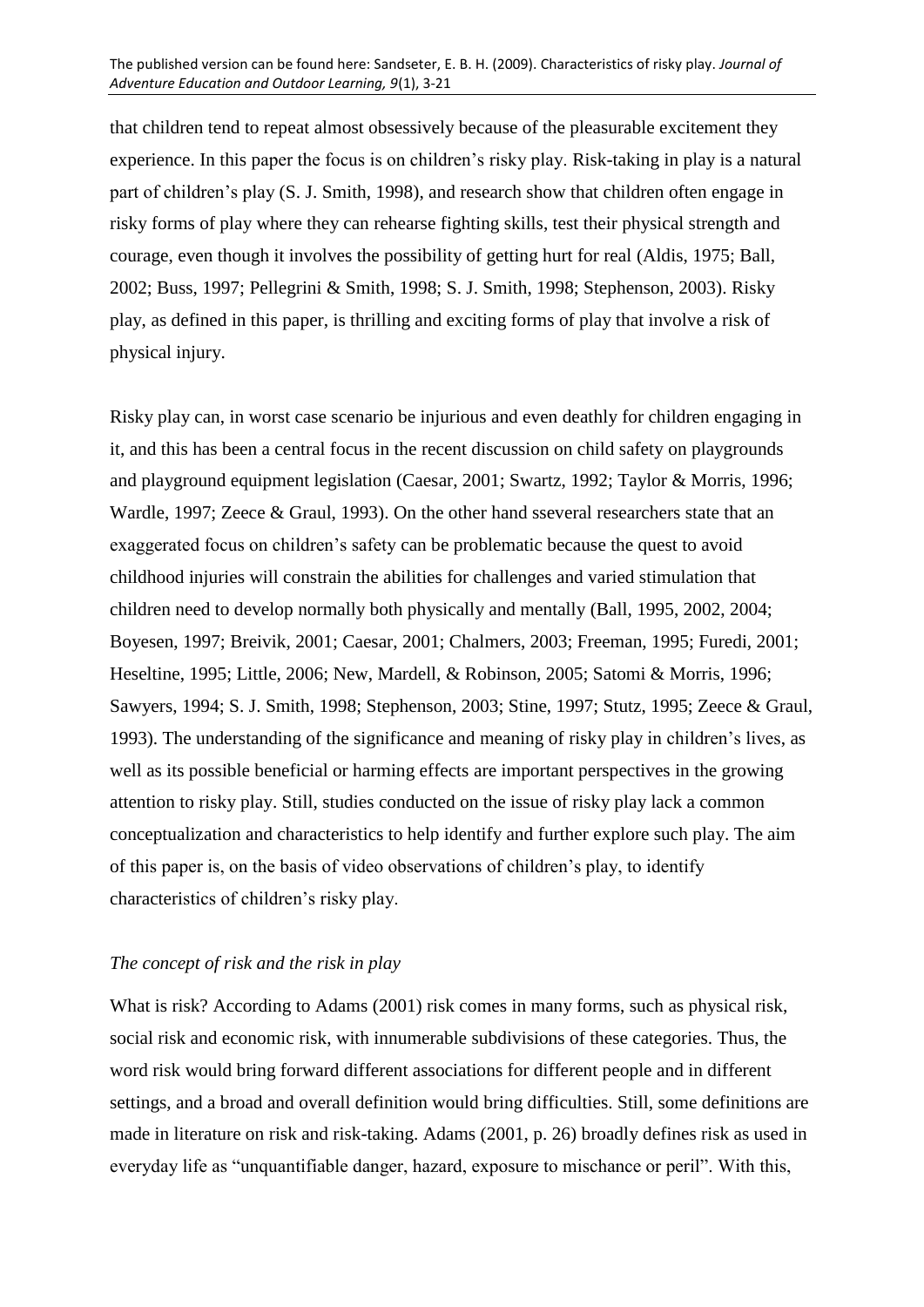Adams puts a greater focus on the variability and uncertainty in the issue of risk than the formal risk assessment and risk management literature and policy have done by trying to calculate the objective risk in different situations. Adams (2001, p. 13) acknowledges that there is an objective risk, but emphasize that this risk is not possible to quantify or predict: "The problem for those who seek to device objective measures of risk is that people to varying degrees modify their level of vigilance and their exposure to danger in response to their *subjective* perceptions of risk". The subjective risk perception is how the individual him/herself evaluates the probability of something dangerous happening and how imminent the danger is perceived (Boyesen, 1997; Teigen, 2001). As such, the risk a person perceives at the moment will have impact on how the individual chooses to approach and handle the risk, and thus influence the objective risk in the situation. The present paper deals with objective risk in accordance with Adams' (2001) understanding of this concept. In this view objective risk is a description of the factors that constitute a potential risk in the situation both influenced by external hazards and by the child's subjective risk perception and risk-taking behavior. In this view it is possible to describe objective risk criteria, but it is not possible to calculate or predict the risk.

#### *The risk in play*

What constitutes the most common objective risk factors for injury outcomes in children's play? The safety legislation for children's play environment and playground equipment that has emerged in several countries around the world has primarily focused on physical features such as maximum fall height, impact of absorbing surfaces, sharp edges, unstable equipment and the likelihood of being trapped, pinched, crunched or struck (Ball, 2002, 2004; Chalmers, 2003; D.S.B., 1998; Little, 2006; Mowat, Wang, Pickett, & Brison, 1998). This is based on accident research showing that the majority of playground injuries result from falls from swings, slides, climbing frames or other equipment (Ball, 2002; Illingworth, Brennan, Jay, Al-Ravi, & Collick, 1975; Rosen & Peterson, 1990; Sawyers, 1994; Swartz, 1992). Also being hit, pinched or crunched in swing equipment (Illingworth et al., 1975) and bicycle injuries are quite common (Peterson, Gillies, Cook, Schick, & Little, 1994; Rosen & Peterson, 1990). Supervision/surveillance is also an issue in the debate of heightening or reducing risk factors in children's play. Research on playground injuries have indicated that lack of supervision is one of the causes for in childhood injuries in play (Morrongiello, 2005; Rosen & Peterson, 1990; Taylor & Morris, 1996). This doesn't mean that adults should restrict children from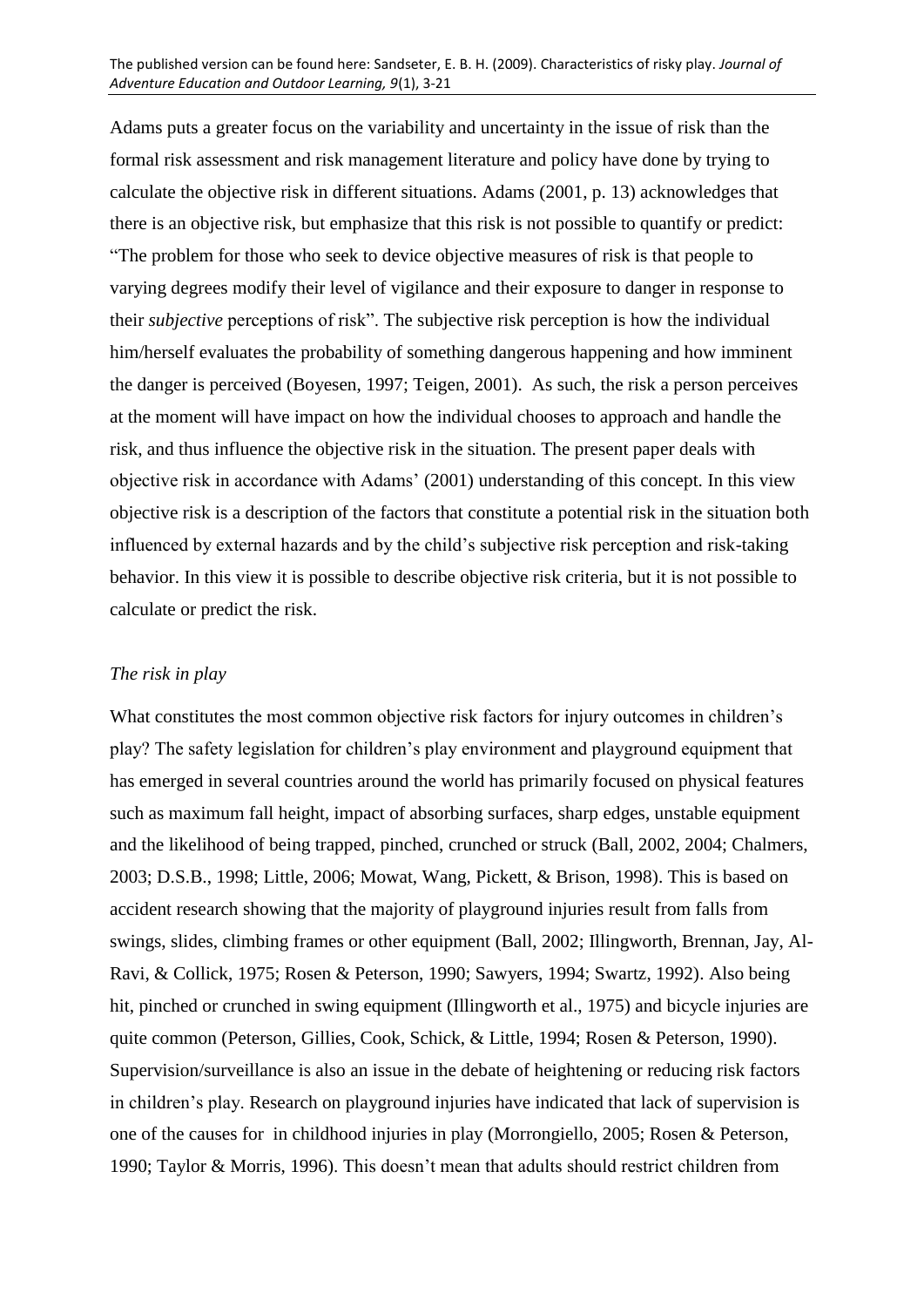engaging in risky and challenging play activities, but rather that adults as caregivers and supervisors have a pedagogical responsibility of letting the children encounter risks and challenges within a safe setting (S. J. Smith, 1998). Still, supervising adults' own risk perception in the situation will influence how they react to the risk-taking child, and thus their actions of interfering, constraining or encouraging risky play will constitute factors that contribute to the potential risk in the situation.

It is not only the physical features of the equipment or the number of supervising adults that constitute the most common risk factors for injury on playgrounds. Children's actions, normal rashness and improper usage of the equipment, such as walking or turning summersaults on top of a climbing frame, standing (even on the shoulders of others) on the swing, or pushing others off a slide or a swing, seems to be an even more important cause of playground injuries (Ball, 2002; Coppens & Gentry, 1991; Illingworth et al., 1975; Rosen & Peterson, 1990). Vigorous rough-and-tumble play also seems to involve a harming potential, with research showing that 3.7 % of rough-and-tumble bouts led to an injury (Humphreys & Smith, 1987). In this view the child's subjective risk perception, the decision of engaging in risk-taking play, and in what way this play is performed influence the objective risk in the situation (Adams, 2001). Children's risk perception has clear individual differences, and children who are exhilarated by risks are more likely to engage in risky play (Cook, 1993; Cook, Peterson, & DiLillo, 1999; Miller & Byrnes, 1997). In accordance with this, studies have found that a high activity level and a risk-taking personality with desire to engage in daring behavior among children are important risk factors for accident proneness and injury incidence (Matheny, 1987; Miller & Byrnes, 1997; Plumert & Schwebel, 1997; Potts, Martinez, & Dedmon, 1995; Rosen & Peterson, 1990). Still, studies indicate that children are aware of their risk mastery and regulate their risk-taking play progressively according to their fear and ability (Aldis, 1975; Davidsson, 2006; Kaarby, 2004).

## *Categories of risky play*

Risky play primarily takes place outdoors in children's free adventurous physical activities (Sandseter, 2007c; Stephenson, 2003). Risky play often involve letting go of control and overcoming fear in situations with high speed or great height, and examples of these activities would be such as sliding, swinging, climbing (trees and climbing towers), climbing up and jumping down from big rocks or small cliffs, balancing on stones or windfallen trees,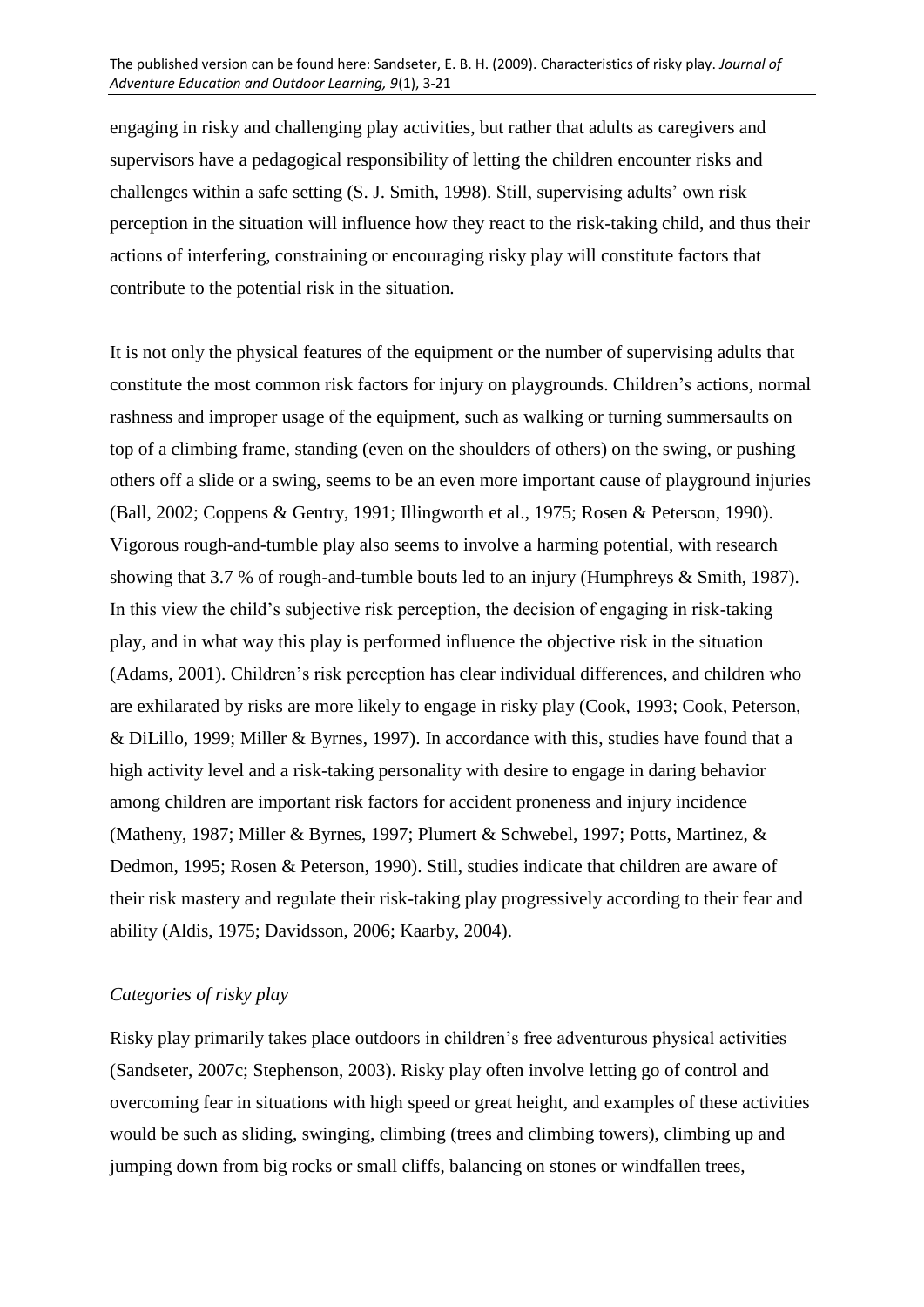shooting with bows and arrows, whittling with knifes, fencing with sticks, high speed bike riding and children venturing out on their own (Kaarby, 2004; S. J. Smith, 1998; Stephenson, 2003).

In a study aiming at systematically categorizing the various kinds of risky play through interviews and observations of children and staff in Norwegian preschool, Sandseter (2007a) revealed six categories of risky play. In a follow up study (Sandseter, 2007b), these categories were confirmed and even further developed by identifying several subcategories:

| <b>Categories</b>     | <b>Risk</b>                               | <b>Sub-categories</b>                    |
|-----------------------|-------------------------------------------|------------------------------------------|
| A: Great heights      | Danger of injury from falling             | Climbing                                 |
|                       |                                           | Jumping from still or flexible surfaces  |
|                       |                                           | Balancing on high objects                |
|                       |                                           | Hanging/swinging at great heights        |
| B: High speed         | Uncontrolled speed and pace that can      | Swinging at high speed                   |
|                       | lead to collision with something (or      | Sliding and sledging at high speed       |
|                       | someone)                                  | Running uncontrollably at high speed     |
|                       |                                           | Bicycling at high speed                  |
|                       |                                           | Skating and skiing at high speed         |
| C: Dangerous tools    | Can lead to injuries and wounds           | Cutting tools: Knifes, saws, axes        |
|                       |                                           | Strangling tools: Ropes, etc.            |
| D: Dangerous elements | Where children can fall into or from      | <b>Cliffs</b>                            |
|                       | something                                 | Deep water or icy water                  |
|                       |                                           | Fire pits                                |
| E: Rough-and-tumble   | Where the children can harm each other    | Wrestling                                |
|                       |                                           | Fencing with sticks, etc.                |
|                       |                                           | Play fighting                            |
| F: Disappear/get lost | Where the children can disappear from     | Go exploring alone                       |
|                       | the supervision of adults, get lost alone | Playing alone in unfamiliar environments |

Table 1: Categories and subcategories of risky play (revised from Sandseter, 2007a, 2007b)

Sandseter's (2007a) interviews revealed that some of the categories were perceived risky by both children and staff (a, b and e), while others were unanimously perceived risky only by the staff (c and d), and still others were perceived risky only by the children (f). Sandseter's categories were also confirmed and validated by an experienced preschool teacher who evaluated the categories to be both reliable according to the data material and as being compatible with the teacher's experiences of children's play in preschool. Still, Sandseter calls for further research to validate and explore these categories.

*Risky play; harmful or beneficial?*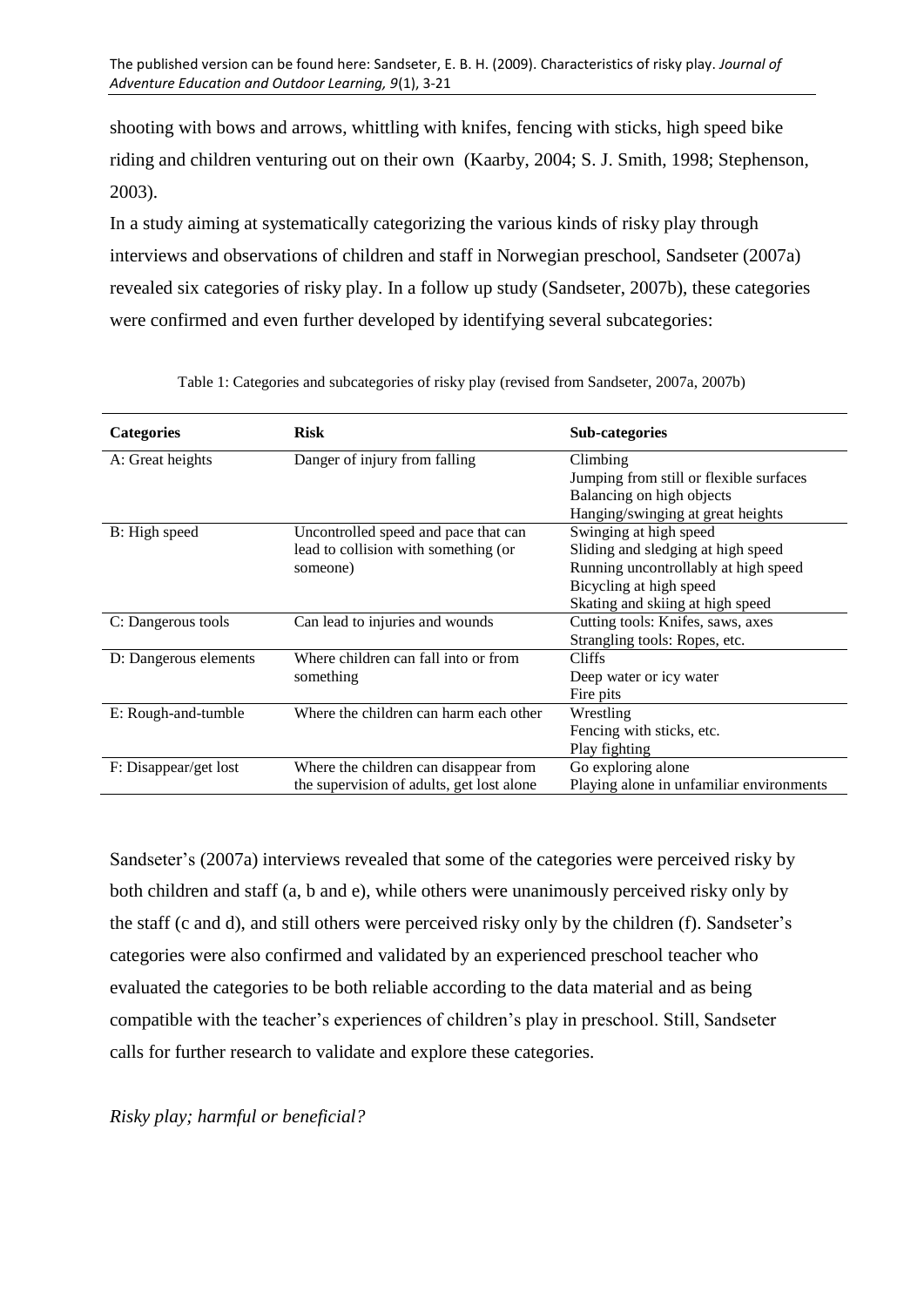Children engage in play because it brings about pleasant experiences and emotions such as arousal, excitement, fun, merriment, joy, and lightheartedness described by Sutton-Smith (1997). In one of the classic works on animal and human play Aldis (1975) points out that much of children's play is related to fear, and that young children actively seek out the thrills of fearful situations such as swinging and jumping from high places. The vital motivational force for their engagement in risky play is, according to Apter (2007), the intention of experiencing the excitement and the joy of mastering a risky and potentially dangerous situation, and the thrill of being on the dangerous edge, fully aware of the possible outcome of fear or, even worse, injury.

The recent play safety debate have brought forward a focus on not just the potentially harmful and injurious outcomes of risky play, but also the beneficial effects of such play beyond the positive experiences it brings about for children. Children are naturally curious and excitement seeking, through explorative and risky play they become familiar with their environment and its possibilities and boundaries, and they find out what is dangerous and how to handle the risks they come across (Adams, 2001; Apter, 2007; S. J. Smith, 1998; Sutton-Smith, 1997). Several researchers have revealed that children engaging in challenging play in nature areas show improved motor skills and spatial skills (Fiskum, 2004; Fjørtoft, 2000; Grahn, Mårtensson, Lindblad, Nilsson, & Ekman, 1997), and that through risk-taking in play children learn risk assessment and how to master risk situations and thus develop a sound sense of risk which may aid survival when, later in life, watchful adults are no longer present (Aldis, 1975; Apter, 2007; Ball, 2002; Boyesen, 1997; Stutz, 1995). According to Aldis (1975) children progressively encounter risky play and seek out thrills in a gradual manner which allows them to master the challenges. Through risky play children prepare for handling real risks and dangers – it is serious risk-management exercise (Adams, 2001). This exercise is, by several researchers, viewed as an important adaptive function of play that serves the beneficial effect of gradually making children able to master risks that they have to face both in childhood and later as adults in emergency situations (Aldis, 1975; P. K. Smith, 2005; Sutton-Smith, 1997)

#### **The present study**

*The settings and subjects*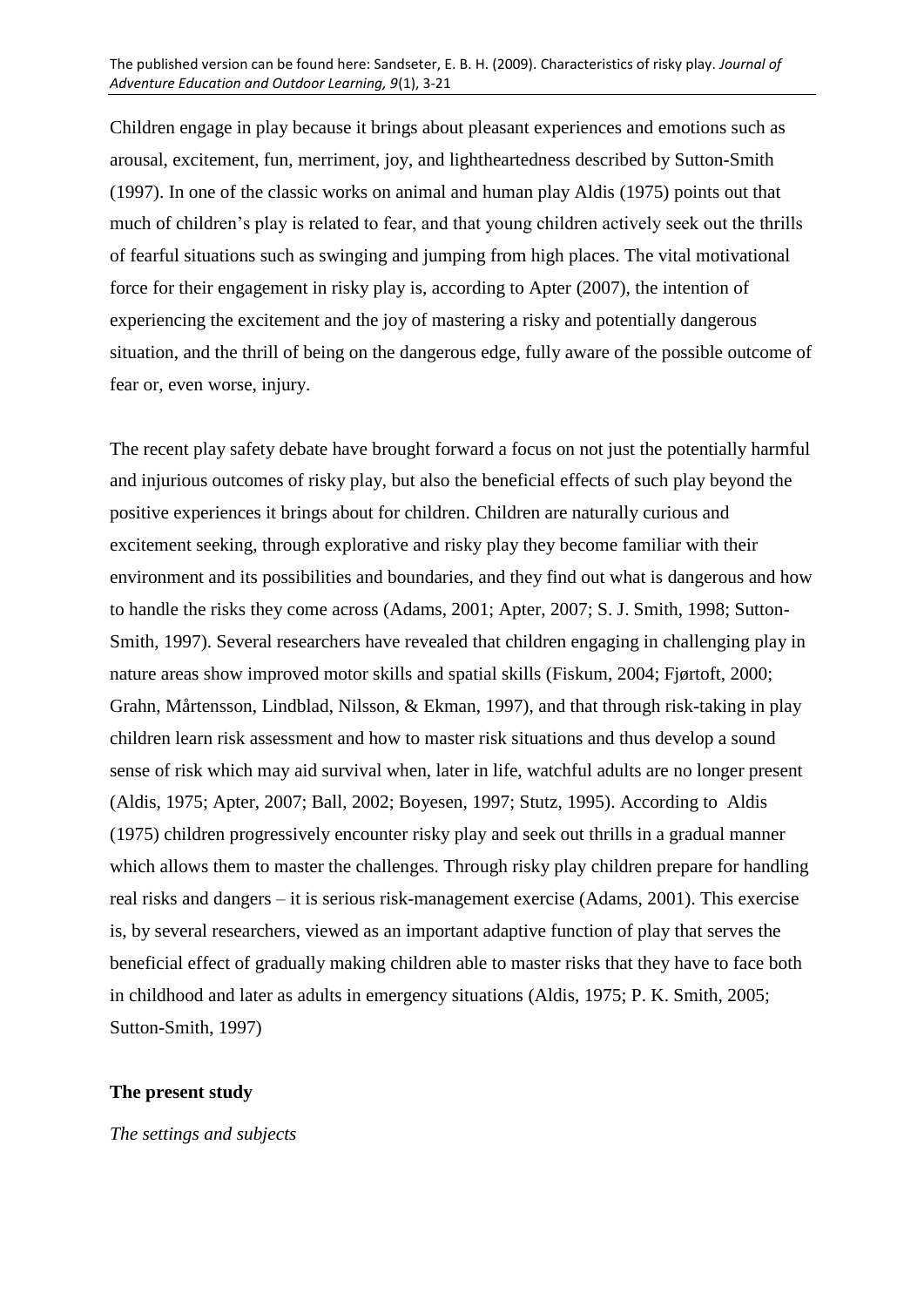Risky play is primarily found to occur in outdoor play (Sandseter, 2007a; Stephenson, 2003). The two preschools in this study were chosen because they both spent a great deal of time outdoors. This selective choice of participants makes the sampling procedure in this study purposive (Berg, 2007; Merriam, 2002; Patton, 1990). One of the preschools was an outdoor preschool, spending most of their time outdoors in nature areas. Outdoor preschools in Norway are preschools where outdoor life and play and learning in nature environments are emphasized. This outdoor preschool was situated in a great forest. It had a building, but they rarely spent time indoors, no matter how the weather was. The preschool playground, in this case the immediate vicinity outside the preschool building was a forest area where the only play equipment was a sandpit and a giant's stride (a rope in a tree), and there were no fences surrounding the playground. The other preschool was an ordinary Norwegian preschool in a residential area, with a preschool building surrounded by a standardized playground with sandpits, swings, a climbing tower, a play hut, switchbacks and some climbing trees. The playground in this preschool was surrounded by a fence. Still, both the preschools had a practice complying with the governmental pedagogical laws and guidelines for all preschools in Norway. The pedagogical guidelines for all preschools in Norway are characterized by emphasizing children's play and learning through play in various contexts rather than focusing on schooling activities. Due to 80 % coverage of preschools for Norwegian children, both the preschools and the children attending the two preschools in the present study will be representative for preschools and preschool aged children in Norway.

All the four and five year old children in the two preschools were observed and videotaped while playing; there were a total of twenty-nine children, twenty-one girls and eight boys. Informed consent to observe the children was obtained by proxy from parents (Greig  $\&$ Taylor, 1999). Parents and children were informed of the project and the fact that a researcher would join the children in their outdoor play carrying a video camera. At any moment, the children were free to let the researcher know if they did not want to be observed or videotaped.

#### *The video observations*

The study was carried out in naturalistic settings of the two preschools (Greig & Taylor, 1999; Patton, 1990). A total of nine days were spent in each of the preschools, participating in all of their outdoor activities on their preschools playgrounds. The researcher also took part on the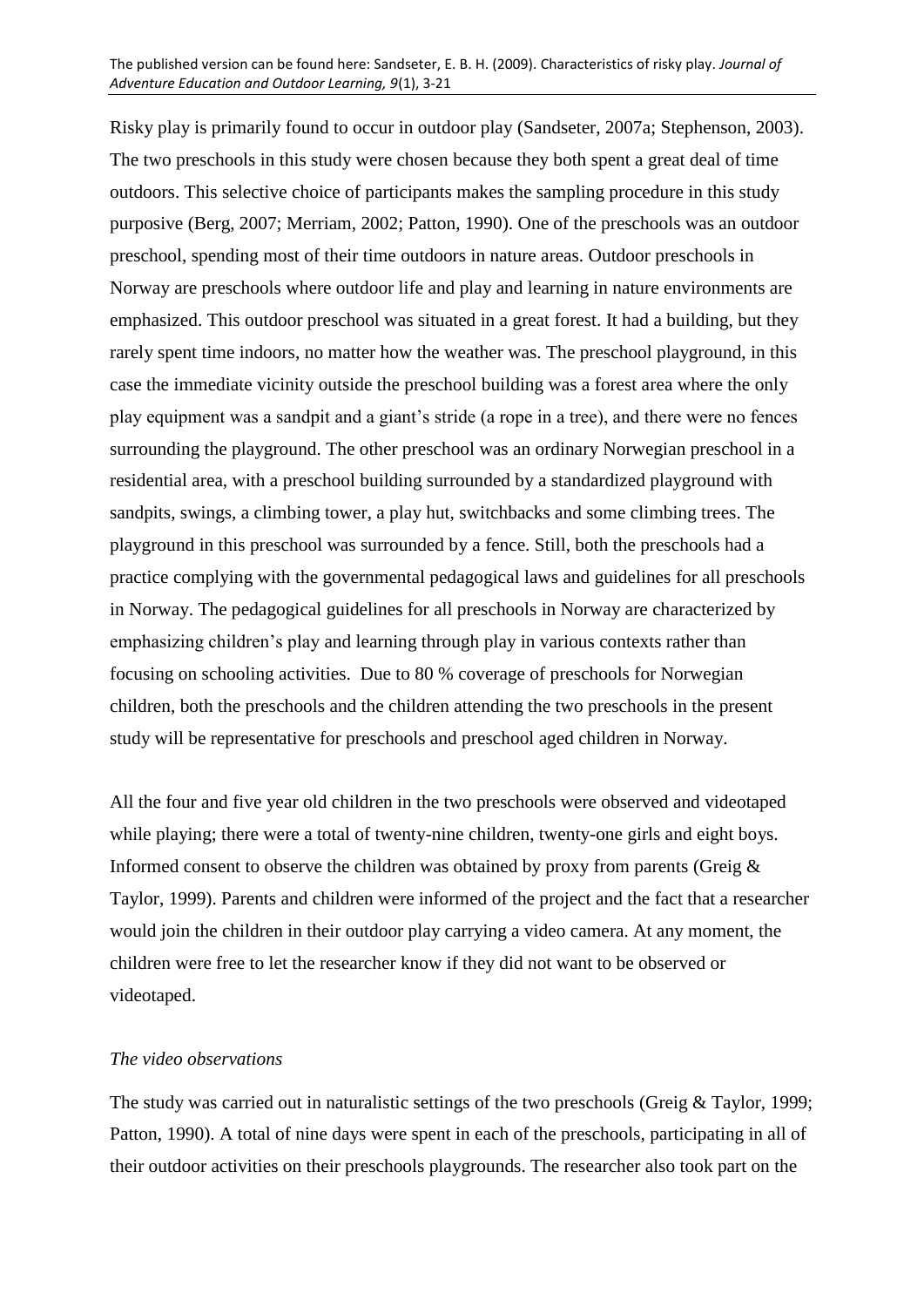two preschools' hikes to other play environments (four of the days). This was hikes where the children and staff walked approximately from  $2 - 5$  kilometers into the woods to play and spend time in nature areas where there were cliffs, trees and hills for climbing and sliding/sledding. The children were observed over a period that stretched from winter to summer. This was to get a better understanding on how children's risky play differs during seasons and weather conditions. An important point of the research was to explore the risky play that emerges among children themselves, and it was therefore necessary for the researcher to take a somewhat withdrawn position, still being visible and known to the environment and, in that sense, participatory (Flick, 2006). The researcher had an anonymous and distanced role, not partaking in the play. By taking this reactive and slightly rejecting role, the children quickly became used to the presence and the non-important role of the researcher, and they would take a minimum notice to being observed. The physical safety of the children is a relevant aspect in any study of children (Fine  $\&$ 

Sandstrom, 1988), and perhaps especially important in a study of children's risky play. The researcher in this study would, in principle, not intervene in the children's play in any way, but in a couple of occasions, she evaluated the situation as so threatening for the child that she helped in order to avoid physical injury. This was at one occasion where a girl was trapped in a three with her foot and arms unable to move and clearly expressed being afraid and that she was hurting, and there was none of the staff around to help her.

The video observations were focused observations based on prior developed categories of outdoor risky play (see Sandseter, 2007a, 2007b): a) Play in great heights, b) Play with high speed, c) Play with dangerous tools, d) Play near dangerous elements, e) Rough-and-tumble play, and f) Play where children can disappear/get lost. This was done to both secure a thorough focus on what the study aimed to explore (characteristics of risky play) and to limit the amount of data gathered to what is readily analyzable (Silverman, 2005). Field notes were written when video recording was not possible. Saturation was reached when the observations did not provide any further knowledge or information to enlighten the research question (Flick, 2006). In the end the data material consisted of field notes from approximately ninety hours of observation and six hours of focused video clips. The videos and field notes were transcribed in detail in an electronically word-file.

#### *The analysis of the data*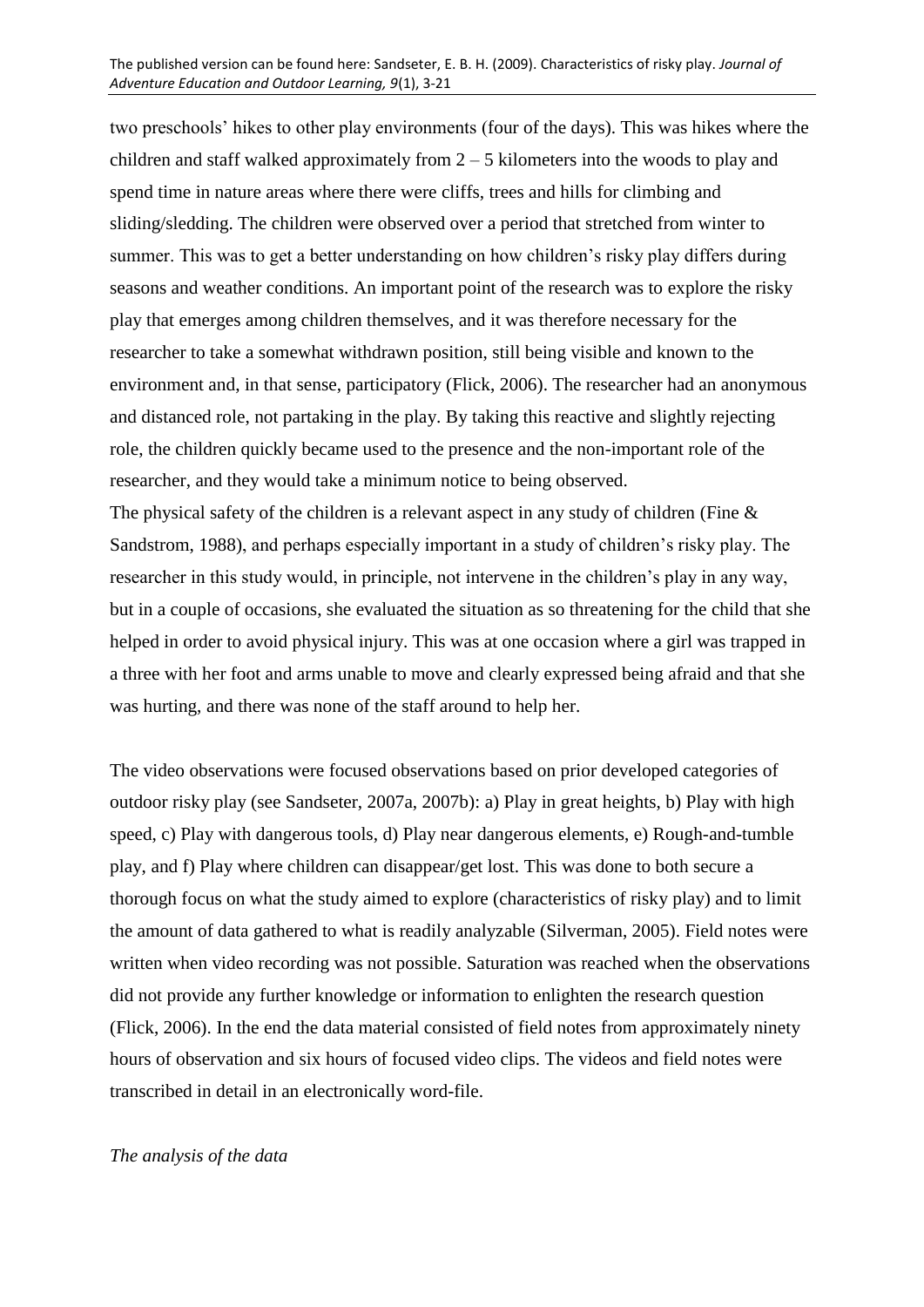First, the transcriptions were read thoroughly with the research question in mind (Vedeler, 2000), and reduced by cutting off as much as possible of the irrelevant video clips and information (Miles & Huberman, 1994). The prior categories of risky play (Sandseter, 2007a) were used as main chunks for the second level of analysis. During this analysis, a further data reduction was performed on passages and situations in the material that were irrelevant or overlap too much (Miles & Huberman, 1994). At the third level of analysis an analytical coding (Richards, 2005) was conducted. In analytical coding, one creates conceptual categories and gathers the data needed to explore them. In this study the categories of risky play were predefined, and the researcher analyzed the data to find codes that describe risk characteristics in each of the six risky play categories. These codes emerged from the data as identified and interpreted by the researcher. The codes were then analyzed to find common characteristics of risk, and organized into chunks across the risky play categories. In the end, the chunks of risk characteristics found in the data material were interpreted in relation to former research on each of the categories of risky play.

#### **Results and discussion**

What makes play risky? A number of risk characteristics were observed and interpreted by the researcher in the present study. Some risk characteristics were *shared* for several risky play categories, and *exclusive* for others. When analyzing the data, across the six categories of risky play, two categories (chunks) of risk characteristics emerged: a) environmental characteristics (including the staff as a part of the environment) and b) individual characteristics (how the play was carried out by the child). A summary of the results is presented in figure 1.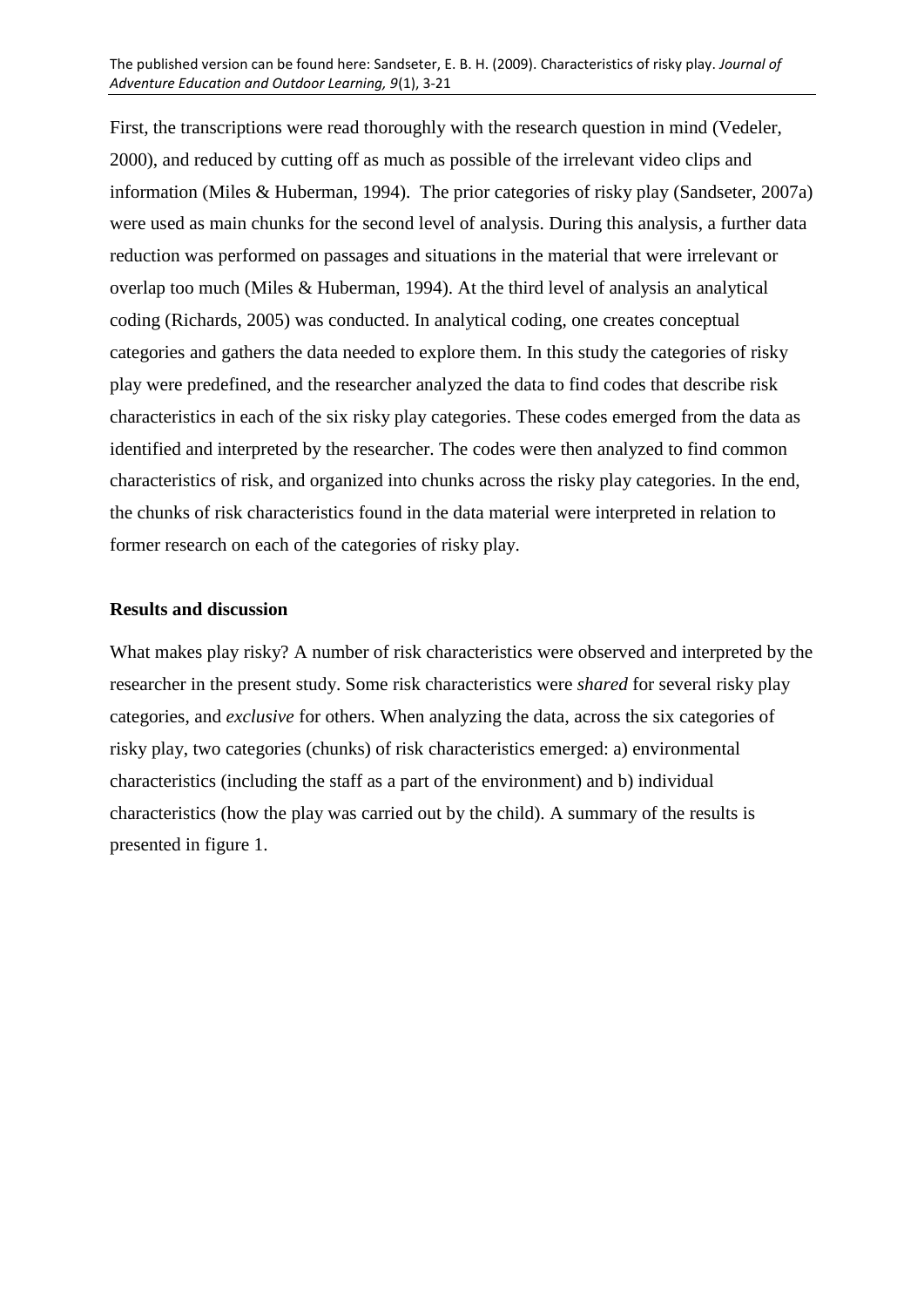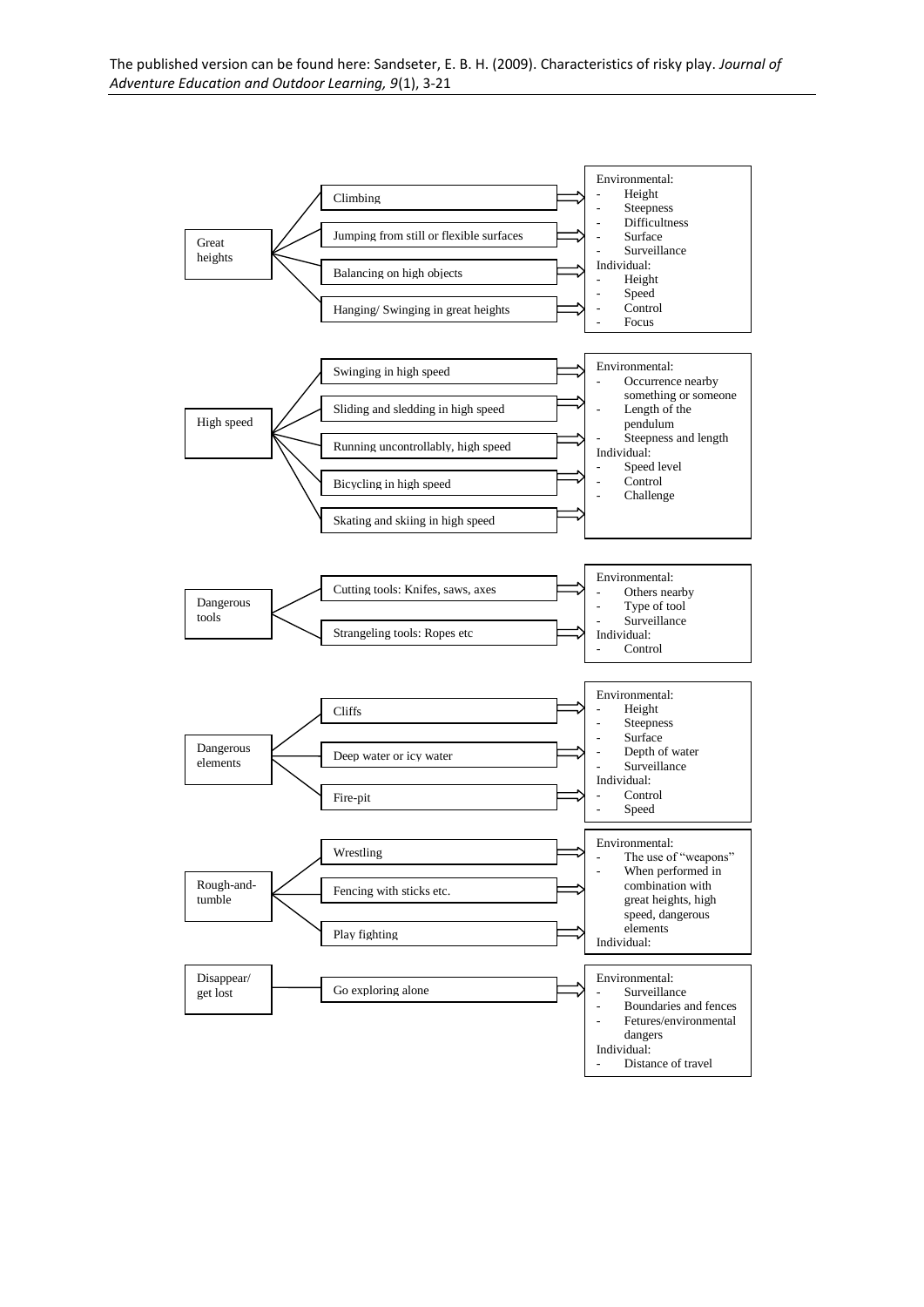In the following section, the two categories of risk characteristics (a and b) found in the present study, under the headings of each of Sandseter's (2007a) six categories of risky play and their additional subcategories (Sandseter, 2007b), will be presented and then discussed in relation to objective-/subjective risk and former research on risk-taking and injuries in play.

## *Play with great heights*

*Environmental characteristics.* The common environmental characteristics that heighten the risk of injury in play with great heights (climbing, jumping down from high places, balancing on high objects and hanging/swinging/dangling) were the actual *height* of the object of the play (for instance, a tree or a cliff), the *steepness* of the object of play (for instance, a cliff), the *difficulty* of mastering the aimed activity in the play (for instance, the breadth of a balancing log), the *surface* on which the play participants potentially would fall down on, and *surveillance/supervision* from the staff.

*Individual characteristics.* The individual characteristics of how the play was carried out by the children were identified as *how high* up from the ground the child wanted to play, the *speed of movements* in the play (for instance the speed or rashness of the climbing movements), the bodily and motor *control* the individual child possessed while playing, the *focus* of the child while playing (for instance when a climbing tree was the scene of a roughand-tumble role play where the children focused on being Spiderman rather than concentrating on the climbing), and the individual child's way of increasing the *challenge* (for instance, leaping from branch to branch while climbing or trying to pass each other on a branch in the tree).

Both the environmental and the individual characteristics influence the objective risk in play at great heights. Environmental characteristics such as height, steepness, difficulty and surface are physical features that influence the chance of falling and the seriousness of a possible injury as a result of falling. The objective danger of being hurt while playing at great heights is supported by the injury statistics showing that the majority of childhood injuries result from falls while playing (Ball, 2002; Illingworth et al., 1975; Rosen & Peterson, 1990; Sawyers, 1994; Swartz, 1992). Surveillance/supervision from the staff was also a characteristic that influenced the objective risk in the play situation. In Sandseter's (2007a) study the preschool staff perceived play with great heights to be a high risk play. In accordance to this, climbing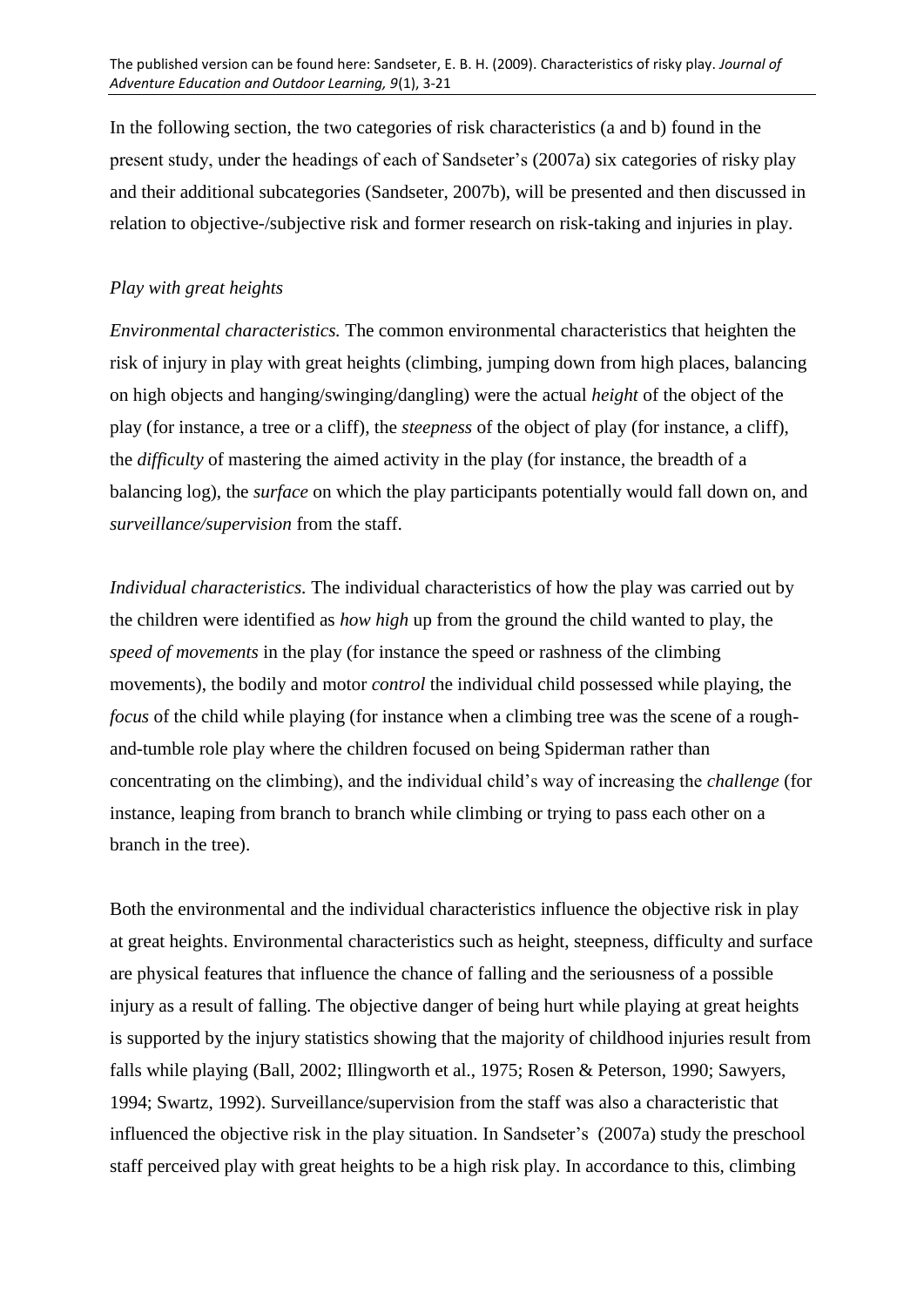was one of the few kinds of play where the staff intervened and constrained the children's play in the present study. One example of this was an occasion where a staff member approached children climbing high up in a tree, 3-4 meters above the ground, and told them to immediately come down and keep at a lower level in the tree. In this sense the staff member's perception of risk in the situation influenced the children's ability for risk-taking. It is worth mentioning that in some situations the interference by preschool staff when children are for instance climbing deeply concentrated and cautiously at great heights, sometimes can increase the risk because the child turn their attention to the staff rather that keeping focused on managing the risk. The objective risk in play at great heights is also heightened by the individual risk characteristics such as when children push their limits of competence and control by, for instance, increasing the challenge, height, and speed of movements in their play. As children's play becomes more hazardous and risk-taking the probability of injury increases (Matheny, 1987; Miller & Byrnes, 1997; Plumert & Schwebel, 1997; Potts et al., 1995; Rosen & Peterson, 1990). The individual characteristics of children's risky play are to a great extent influenced by the subjective risk they perceive in the situation (Adams, 2001). One could expect that children perceiving a low subjective risk in these situations would be prone to increasing the height, challenge and the speed of movements. When perceiving low subjective risk, they would also allow themselves to be less focused on managing the risk. The children in Sandseter's (2007a) study expressed in interviews that playing at great heights such as climbing, jumping and balancing was both scary and fun, and they clearly perceived a subjective risk in this kind of play, but still approached these situations because it gave pleasurable experiences (cf. Sutton-Smith, 1997). Similarly in Davidsson's (2006) study, the children expressed in interviews that climbing was exciting and challenging, and some also told they heightened the risk by jumping off from the swings in motion. Even though children's risk-taking decisions in play will increase the objective risk in the situation, research indicates that children regulate the risk in a gradual manner according to their own competence and fear (Adams, 2001; Aldis, 1975; Davidsson, 2006; Kaarby, 2004; Readdick & Park, 1998). When climbing, they found their own way up, fitting their strength, height and skills to the task, and they stopped climbing when it became too dangerous for them. The individual risk characteristics of how children engage in risky play in great heights can therefore both increase the objective risk in the situation, but also serve as a risk modifier where the risk taken is adjusted to the individual child's abilities.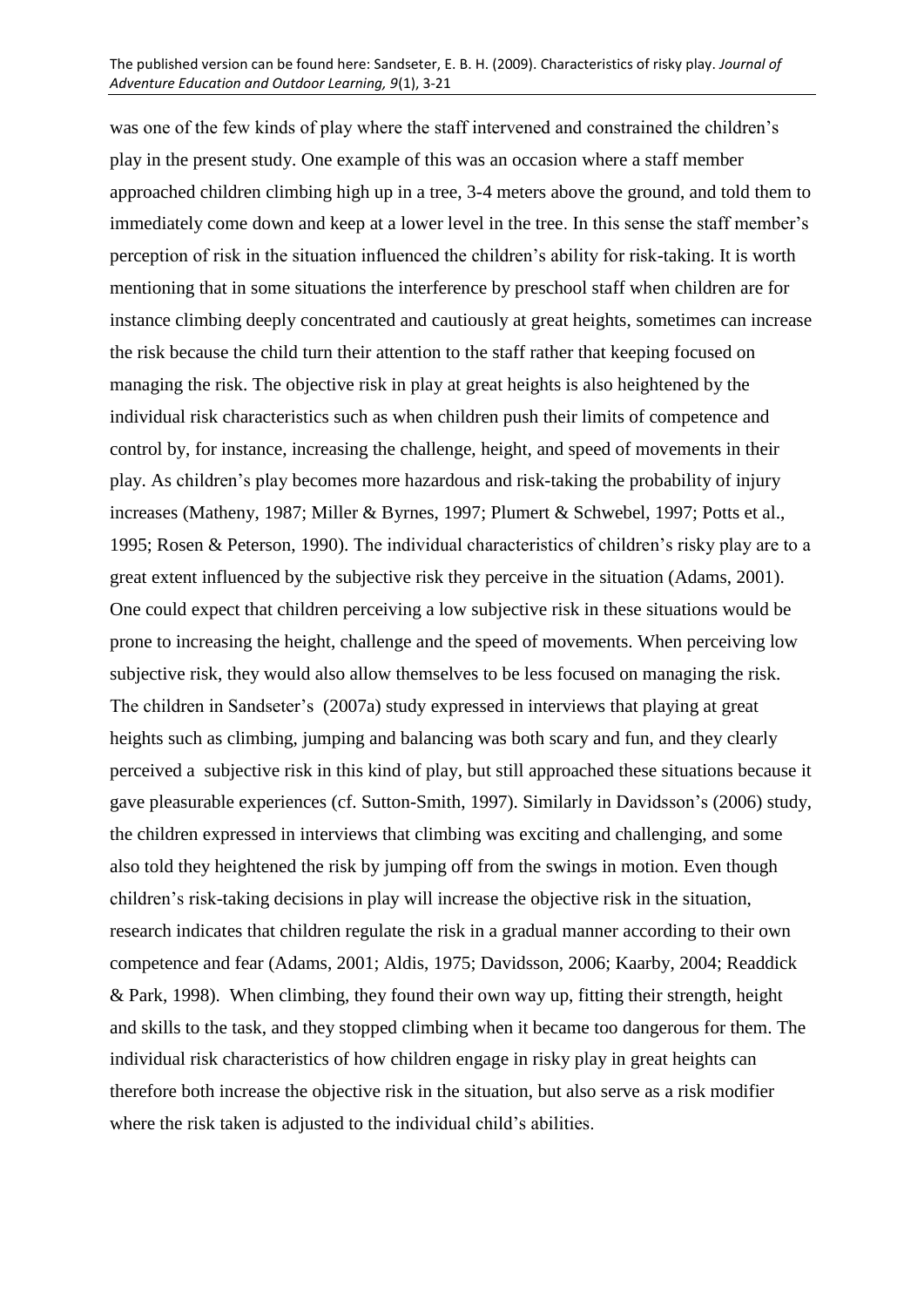## *Play with high speed*

*Environmental characteristics.* The common environmental characteristics that were evaluated by the researcher to influence the risk of injury in play with high speed risky in all the subcategories (swinging, sliding/sledging, bicycling, running uncontrollably and skating/skiing) were the *occurrence nearby something or someone* that one could crash into (for instance, crashing into a tree when sledging on the snow or crashing into someone while swinging). A risk characteristic in the play environment exclusively for the swinging activity was the *length of the pendulum* of the swing, because this increased both the speed and the height of the swinging. For sliding/sledging, running, bicycling and skiing both the *steepness* and the *length* of the sliding equipment or hillside were risk characteristics that increased the speed and danger of injury in the play.

*Individual characteristics.* The individual characteristics were identified as the *speed* level the child intently achieves while swinging, sliding/sledging, bicycling etc. (for instance, when running or bicycling in high speed down a steep hill). Another risk characteristic related to how the child carried out the play was, similar to play at great heights, the bodily and motor *control* the individual child seemed to possess while playing, and the individual child's way of increasing the *challenge* (for instance, through swinging several children together or sliding on the stomach with head first).

Similar to play with great heights, both environmental and individual characteristics influence the objective risk in play with high speed. The environmental risk characteristics such as the length of the pendulum of a swing and the steepness and length of the sliding equipment will increase the actual speed and thus the risk for injury if the child crashes into something or someone. Research on playground injuries supports this as it shows that swinging, sliding (Ball, 2002; Illingworth et al., 1975) and bicycling (Peterson et al., 1994; Rosen & Peterson, 1990) account for a great part of childhood accidents. Injuries related to play with high speed are also more common when children engage in this kind of play in challenging and experimental ways (Ball, 2002; Coppens & Gentry, 1991; Illingworth et al., 1975; Rosen & Peterson, 1990). Thus, individual characteristics influence the objective risk for injury outcome in play with high speed in situations where the children choose to heighten the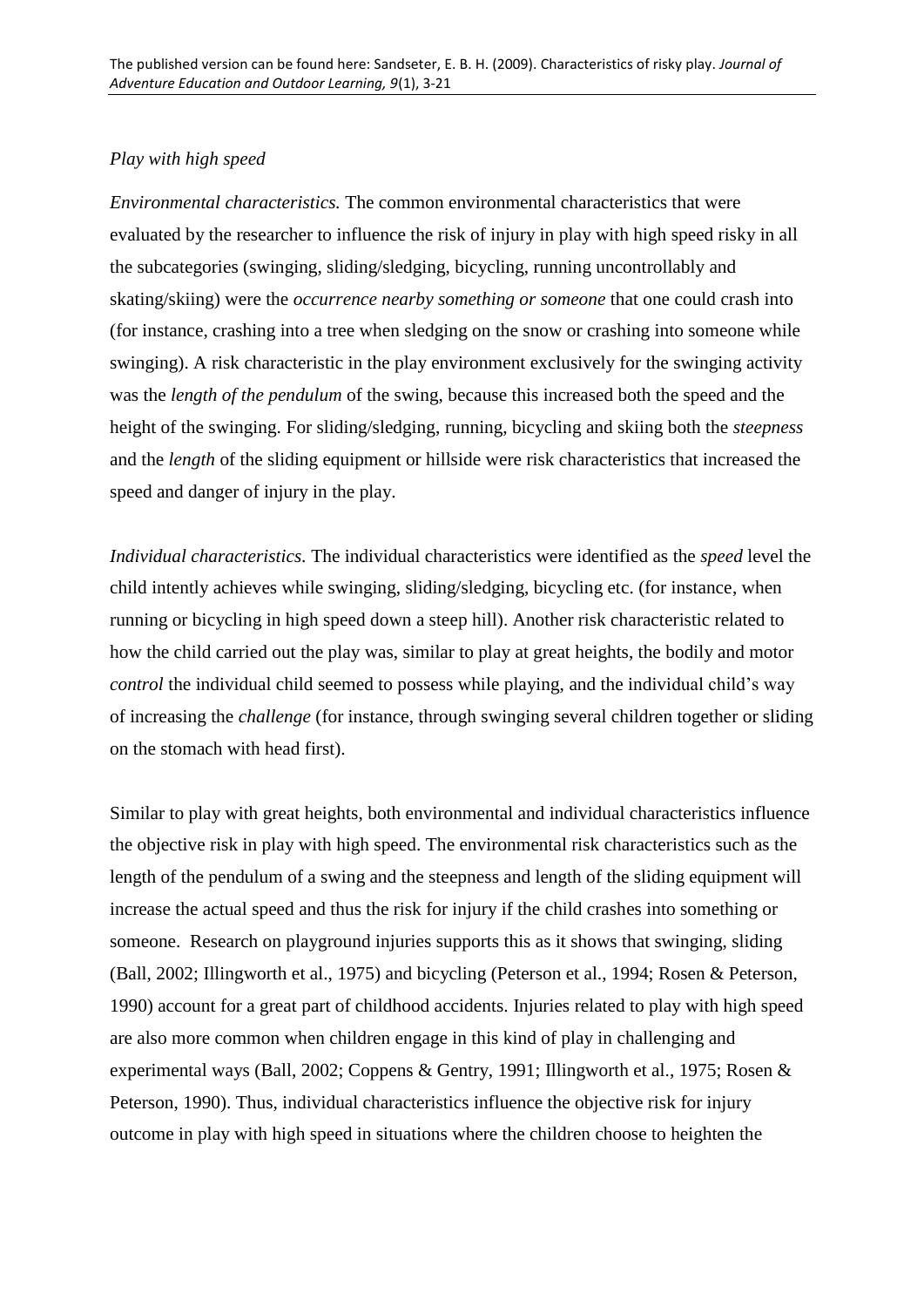challenge and the speed in the play. The individual characteristics of how children carry out play in high speed are dependent on their subjective risk perception.

Children perceiving a low subjective risk while, for instance, sledging on the snow, would tend to try out various challenging ways of sledging, sometimes several children together, and to choose sledging spots where achieving a high speed is possible. The children interviewed in Sandseter's (2007a) study perceived play with high speed as scary, and it was also perceived as risky by the preschool staff. Still, as in play with great heights, they pursued engaging in high speed play because they enjoyed the experience of it so much. Similar to the results on climbing, research have shown that children moderate and adjust the risk in play with high speed to their abilities and fear by progressively encountering higher speed, letting go of control and creatively new and more challenging ways of for instance sliding, sledding or swinging (Aldis, 1975; Davidsson, 2006; Kaarby, 2004).

## *Play with dangerous tools*

*Environmental characteristics.* The environmental characteristics that can make play with dangerous tools risky are the use of such tools *near other people* (with the potential risk of harming someone unintentionally by accident), the *type of tool* (for instance how sharp and how big the knife is), and whether the children are under *surveillance* by adults when using the tools.

*Individual characteristics.* The individual risk characteristics related to how the play with dangerous tools was carried out by the child were identified as the bodily and motor *control* the individual child possessed while using the tools (for instance, would a clumsy child more easily cut himself), and also the degree of *focus and concentration* on using the tool in a careful and correct way.

The objective risk of playing with dangerous tools is quite evident. Most people will agree that there is a clear risk that children playing with knife or axes can unintentionally harm themselves or others. The sharpness of the knife or the axe would influence the chance of cutting oneself, and if the tool is used nearby other children it can accidently lead to hurting others. Still, as Sandseter (2007a) argues, the objective risk related to injuries as a result of using dangerous tools in preschool lacks statistical documentation. Few former studies have documented the use of dangerous tools in preschool, and cultural differences indicate that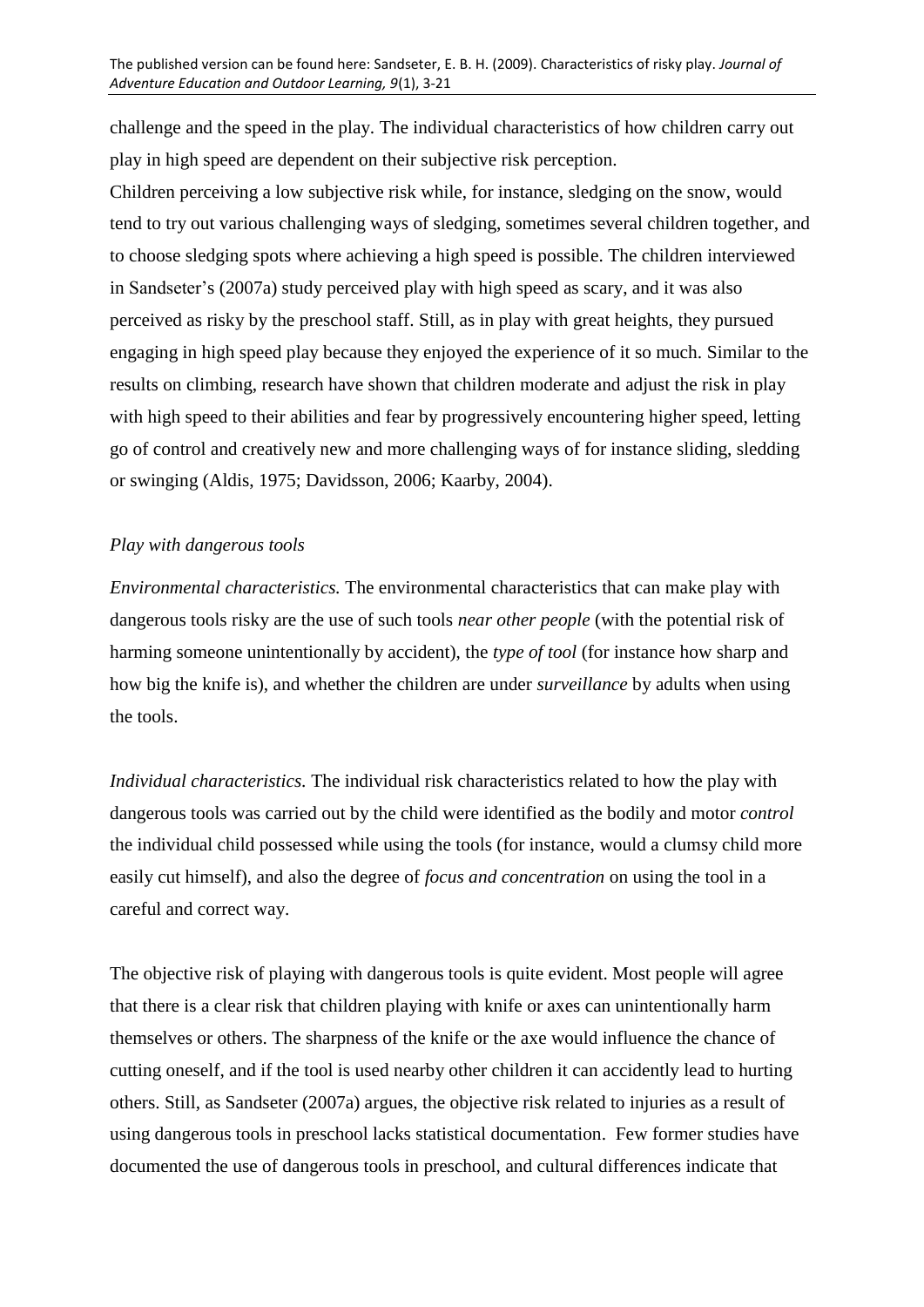allowing children's use of dangerous tools in preschool is probably a Scandinavian phenomenon (New et al., 2005; Sandseter, 2007a). Surveillance/supervision is also an environmental risk characteristic when children play with dangerous tools. The observations in the present study showed that the staff was very attentive and had a strict surveillance of the activity when the children played with dangerous tools. The staff seemed to experience a strong subjective feeling of risk on behalf of the children and they kept close to the activity and continuously gave instructions on how the children should handle the tools. As such, the objective risk in play with dangerous tools was attempted to be reduced by a strict surveillance and regulation. This is in accordance with the expectation that close surveillance/supervision of children's play reduces the chance of injury (Rosen & Peterson, 1990; Taylor & Morris, 1996). In Sandseter's (2007a) study, the children were allowed quite freely to use knifes, saws, hammer and nails, and ropes, but the use of axes brought about a more strict surveillance than the other dangerous tools. In Kaarby's (2004) study, the children were allowed to use a knife for whittling and help in building the bonfire when on hikes, but similar to the present results, one of the staff always had to stay by the fire for surveillance. Individual risk characteristics of how children play with dangerous tools also influence the objective. If the child's ability to handle the tool in a safe way is poor, the risk of getting hurt or injured is higher. Similarly the focus and the concentration the children have using the tool is essential for the risk present. The results in the present study showed that the children were strongly concentrated while playing with dangerous tools, and they talked to each other about how important it was to use the tools 'the right way' not to hurt themselves or others.

#### *Play near dangerous elements*

*Environmental characteristics.* Environmental characteristics of the risk in play near dangerous elements were identified as the *height* of elements where the risk of falling down was present (for instance the height of a cliff), the *steepness* of such an element, the *surface* beneath the high element (the risk was greater when falling on rocks than on grass), the *depth of water* when the play took place nearby water with the potential of drowning, and the degree of *surveillance* from the staff (how fast they would be able to rescue or help children if needed).

*Individual characteristics.* The individual risk characteristics identified in play near dangerous elements were the bodily and motor *control* of the children involved in the play (for instance,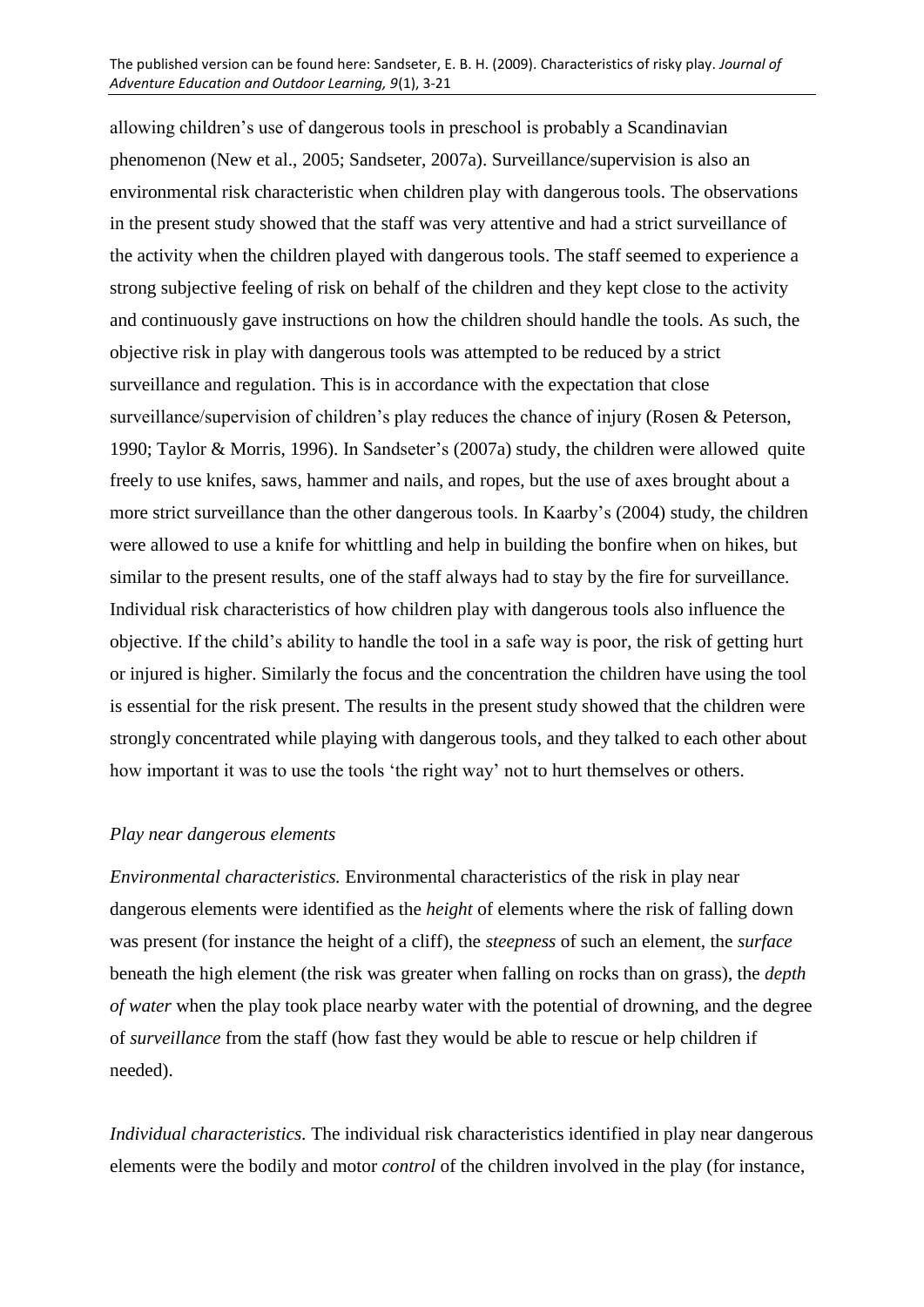if the child was able to regain balance when slipping on a rock near deep water), the *speed* of movements in the play (for instance, running fast and uncontrollably nearby a fire pit), and the *focus/concentration* on the dangerous element opposed to the content of the play situation (for instance, when children chase one another near the edge of a steep cliff, forgetting about the cliff but concentrating on the chase).

When children play near dangerous elements the objective risk is, similar to the former described risk categories, influenced by both environmental and individual risk characteristics. When children's play take place nearby a high and steep cliff, both the height and the surface on which they may fall will constitute factors that influence the chance of injury. Falls from heights onto hard surfaces are one of the most common reasons for injuries among children (Ball, 2002; Illingworth et al., 1975; Rosen & Peterson, 1990; Sawyers, 1994; Swartz, 1992). Still, in play near dangerous elements the individual characteristic's is particularly important for the risk present in the situation. What kind of play children perform near the dangerous element and how (concentration, speed, and control) this is carried out have a great impact on the chance of an injury occurring. In the present observations, the results showed that the children were preoccupied with their play rather than paying attention to the dangerous element they played close to. As such, the children do not seem to perceive a subjective risk in the situation. As argued by Sandseter (2007a), this category is perceived risky primarily by the staff watching the children play. The children's focus is on what they are playing and not the dangerous element they are playing nearby.

## *Rough-and-tumble play*

*Environmental characteristics.* In rough-and-tumble play, the environmental characteristics were only important as risk characteristics when the rough–and-tumble play was performed *in combination with one of the former categories* (great heights, high speed, and dangerous elements; see above for risk characteristics). The only other environmental risk characteristic identified was the kind of *weapon* used in the play fight (for instance heavy and long wooden sticks for fencing).

*Individual characteristics.* The individual risk characteristic identified was the *control* of the play situation by the children, meaning if they were able to keep the fight in the atmosphere of play or if the play suddenly became a real fight. Included in this characteristic are features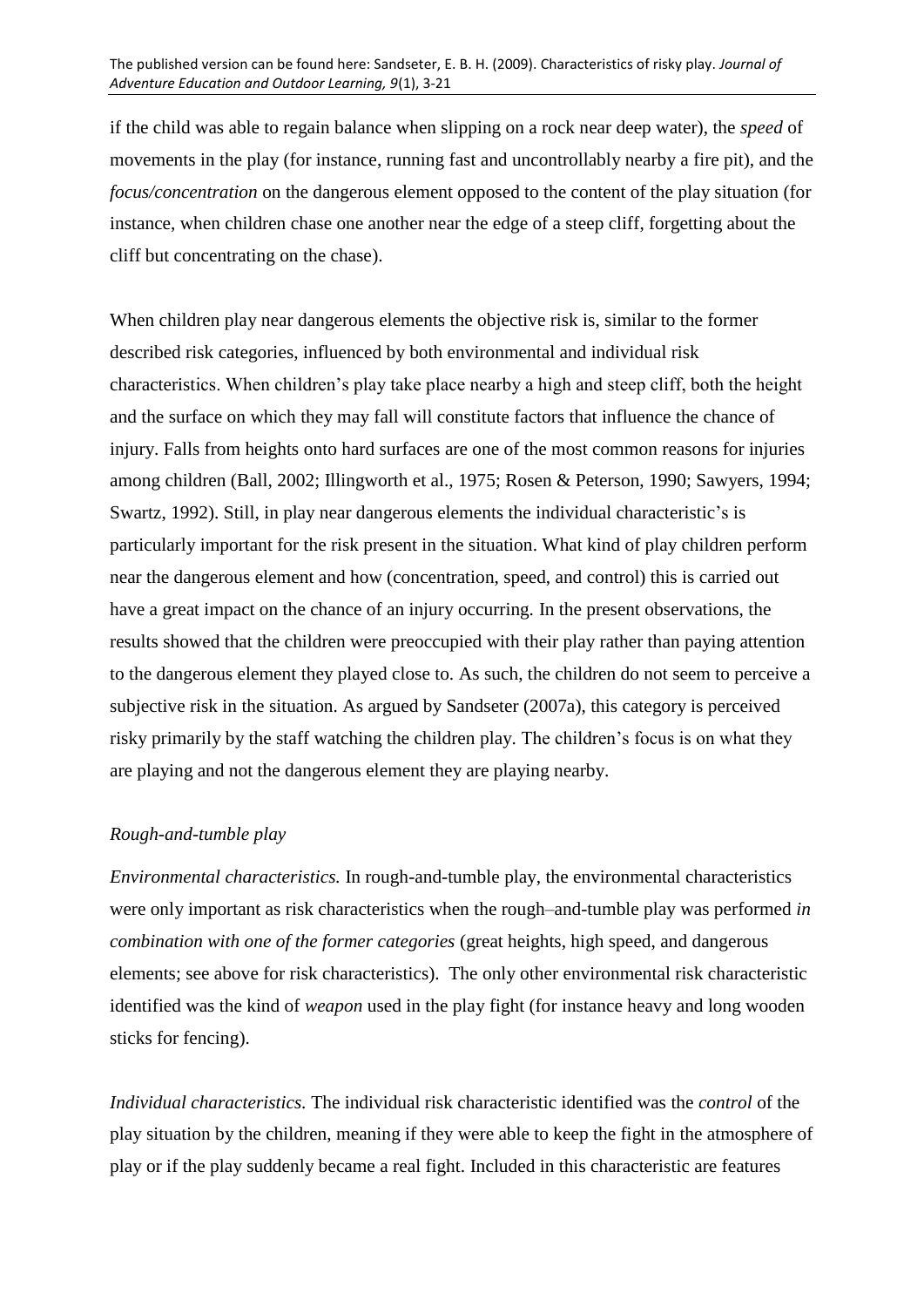such as the degree of threatening and scaring each other, the degree and control of strokes, chases and fencing against each other.

Also in rough-and-tumble play both the environmental and individual characteristics influence the objective risk. The objective risk in rough-and-tumble play is minor when the play is kept at a play level. Still, unintentional harm or accidents may sometimes occur when a child misjudges a stroke or a wave of the fencing stick, or when the play occasionally switches into real fighting (Humphreys & Smith, 1987). Blurton Jones (1976), Humphreys and Smith (1984) and Smith (2005) describe this type of play involving a fine balance between play and real fighting, and the margins are small for one of the children becoming hurt for real. Because of the small margins between play and real fight, the individual characteristics of control of the play situation are important for the risk in the situation. Rough-and-tumble play is a kind of play where children rehearse social signaling (Humphreys & Smith, 1987; Pellegrini & Smith, 1998), and joining such play without being familiar with the threatening but also playful signals this kind of play involves will increase the chance of the play turning into a real fight. In accordance with this Blurton Jones (1976) describes that children new in the nursery in the beginning keep a distance away from the rough-and-tumble play, watching and learning the rules and play signals, before they gradually join the play.

## *Play where children can disappear/get lost*

*Environmental characteristics.* The environmental risk characteristics when children go exploring alone are the degrees of *surveillance* by the preschool staff (the point of this play is for the children to feel alone, but keeping an eye on them at distance would decrease the risk in the situation), *boundaries and fences* in the area of exploration (both agreements on invisible boundaries for mobility and physical fences would decrease the risk), and the *features/environmental dangers* of the environment being explored (dense forest, steep hills and cliffs, and small lakes).

*Individual characteristics.* The individual risk characteristics in this kind of play are identified as the length of the *distance* the child chose to travel, and the child's *ability to find back if*  once lost. In the present study, the children, especially in the outdoor preschool, had an extensive freedom to move around where they wanted.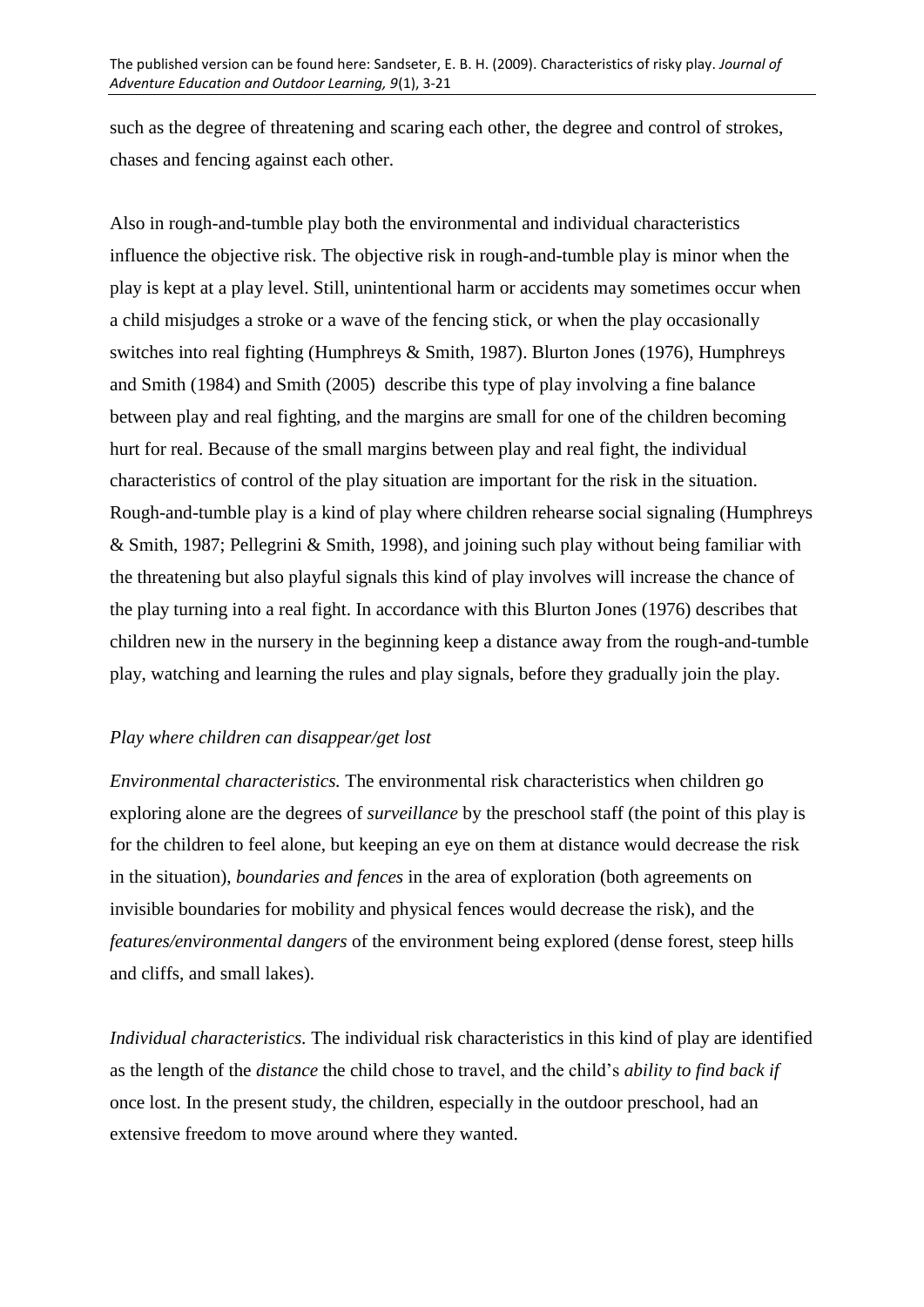The objective risk of physical injury is not necessarily present because a child gets lost. Still, getting lost can lead to emotionally unpleasant experiences and the child being anxious and fearful. The objective risk of physical injury is thus most evident in relation to dangerous features of the environment being explored combined with a lack of surveillance. The relation between surveillance and potential injury, and the chance of injury when falling from environmental dangers like great heights is discussed above. In the present study the staff entrusted the children with a high degree of independent mobility. This is in accordance with Sandseter's (2007a) findings that the staff did not think this was a situation that involved risk. They did not perceive a strong subjective risk on behalf of the children in this kind of play, and as Sandseter argues, this could be because they felt they were in control of the situation and that is was less likely to result in physical injury (less objective risk).

Still, the chance of children getting lost or injured by environmental features when wandering off alone without supervision is highly influenced by children's individual risk characteristics. These characteristics are influenced by the child's perception of how risky it is to walk off alone to new and unexplored areas. A child that perceives this as less risky would dare to walk farther away from the staff than a child who thinks getting out of the sight of the staff is scary. Children who perceive their chances of finding their way back easily will similarly be more prone to walk off alone.

#### **Conclusion**

The researcher's interpretations of the video observations in the present study reveal two categories of risk characteristics that make risky play risky: a) environmental characteristics and b) individual characteristics. The environmental characteristics are characteristics in the environment that increase the possibility for an injury outcome of the play, such as, for instance, the height and steepness of a hill where the children can climb up and slide/sledge down. The environmental characteristics also include the degree of supervision by the preschool staff. The individual characteristics are characteristics of how the children carry out the play, such as for instance the actual height and speed the children urge to achieve in their play, their bodily control and their focus/concentration while playing. These characteristics are influenced by the children's subjectively perceived risk in the situation, and children's progressively way of approaching risks according to their fears and abilities serves as a moderator for the objective risk present. As such, both the environmental and the individual characteristics influence the actual chance of being injured in the play situation. Thus, a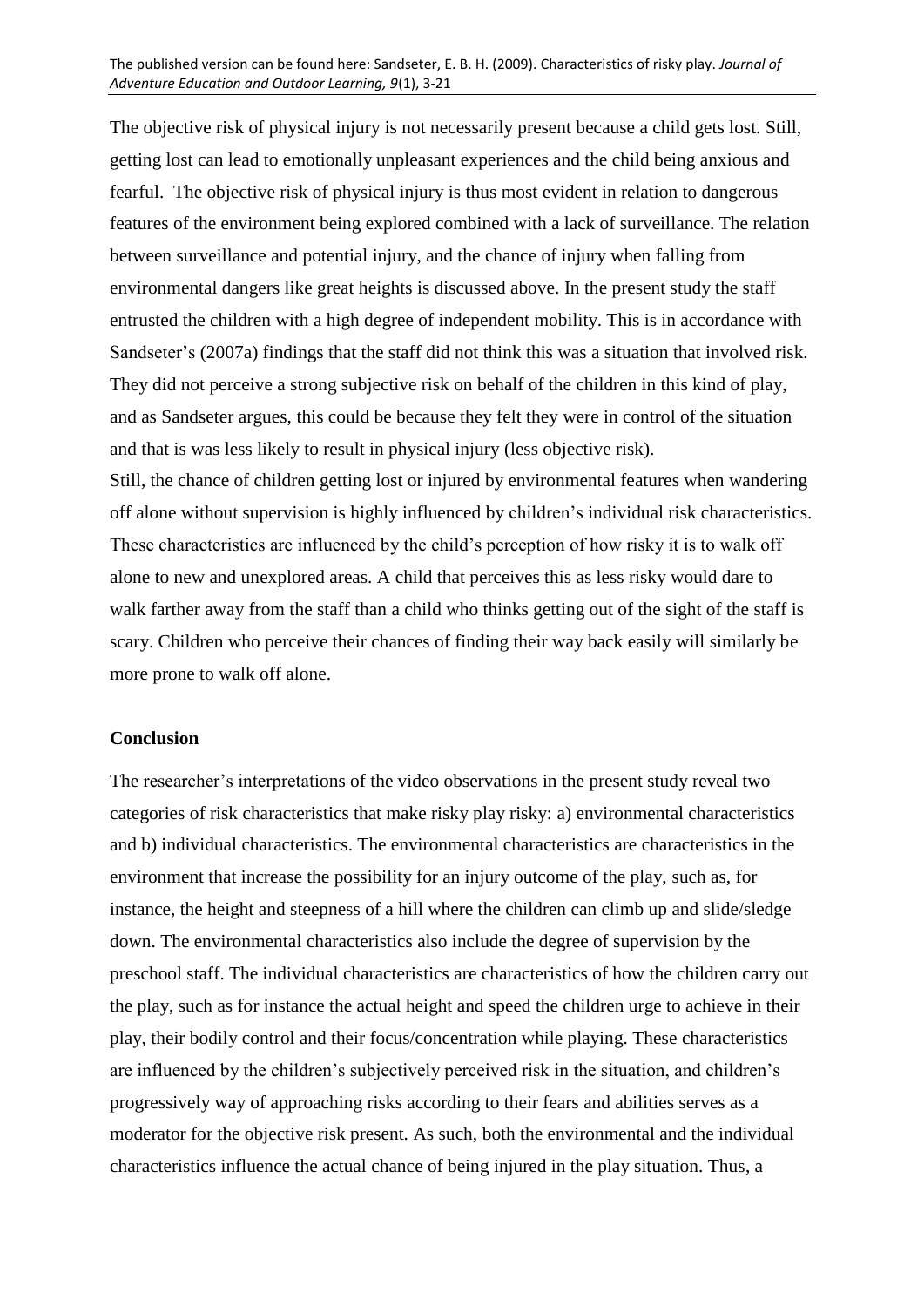combination of the environment in which the children play, and how they carry out play in this environment is interpreted to both constitute the objective risk in children's risky play. The play safety debate that waves through the western societies, bringing forth safety legislation, litigations, worried parents and child care workers, have led to the need for more knowledge on questions such as, what are the injury statistics related to risky play? Why (subjectively) do children decide to engage in these potentially harmful activities? What feelings and emotions do children experience when engaging in risky play? The further aim of the present study is to contribute to an increased focus on children's natural urge for risky play and more research on the topic in the future.

#### **References**

Adams, J. (2001). *Risk*. London: Routledge.

- Aldis, O. (1975). *Play fighting*. New York: Academic Press.
- Apter, M. J. (2007). *Danger: Our quest for excitement*. Oxford: Oneworld.
- Ball, D. J. (1995). Applying risk management concepts to playground safety. In M. L. Christiansen (Ed.), *Proceedings of the international conference of playground safety* (pp. 21-26). Pennsylvania: Penn State University: Center for Hospitality, Tourism & Recreation Research.
- Ball, D. J. (2002). *Playgrounds - Risks, benefits and choices* (Vol. 426/2002). London: Health and Safety Executive (HSE) contract research report, Middlesex University.
- Ball, D. J. (2004). Policy issues and risk-benefit trade-offs of "safer surfacing" for children's playgrounds. *Accident Analysis and Prevention, 36*, 661-670.
- Bekoff, M., & Byers, J. A. (1981). A critical reanalysis of the ontogeny and phylogeny of mammalian social and locomotor play: An ethological hornet's nest. In K. Immelmann, G. Barlow, W., L. Petrinovich & M. Main (Eds.), *Behavioral development: The bielefield interdiciplinary project* (pp. 296-337). Cambridge: Cambridge University Press.
- Berg, B. L. (2007). *Qualitative research methods for the social sciences* (6th ed.). Boston: Pearson.
- Bishop, J. C., & Curtis, M. (2001). *Play today in the primary school playground*. Philadelphia: Open University Press.
- Blatchford, P., Creeser, R., & Mooney, A. (1990). Playground games and playtime: The children's view. *Educational Research, 32*(3), 163-174.
- Blurton Jones, N. (1976). Rough-and-tumble play among nursery school children. In J. S. Bruner, A. Jolly & K. Sylva (Eds.), *Play: It's role in development and evolution*. Harmondsworth: Penguin Books.
- Boyesen, M. (1997). *Den truende tryggheten.* Unpublished Doctoral Thesis, The Norwegian University of Science and Technology Norway, Trondheim.
- Breivik, G. (2001). *Sug i magen og livskvalitet*. Norway, Oslo: Tiden.
- Buss, A. H. (1997). Evolutionary perspectives on personality traits. In R. Hogan, J. Johnson & S. Briggs (Eds.), *Handbook of personality psychology* (pp. 346-366). San Diego: Academic Press.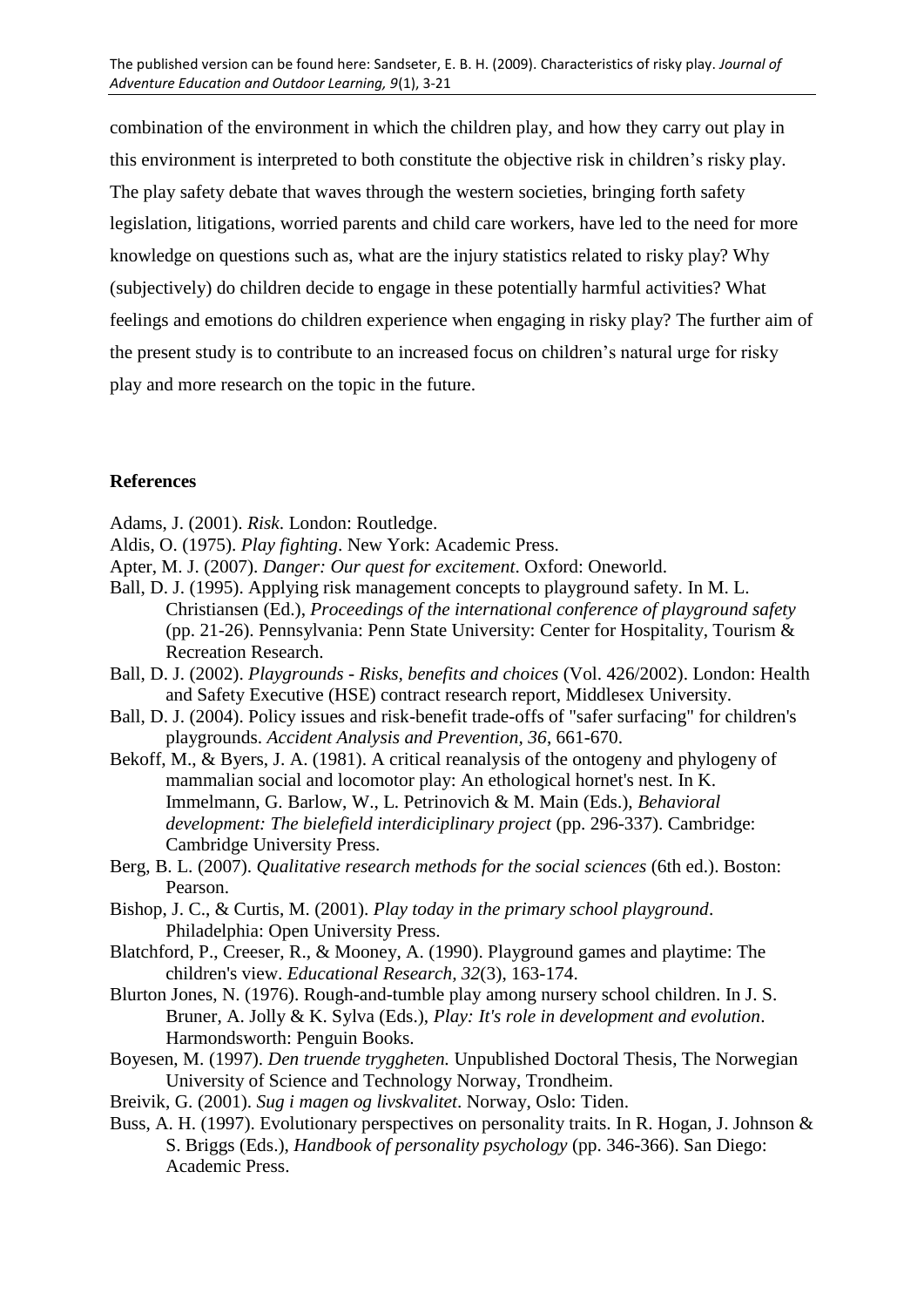- Caesar, B. (2001). Give children a place to explore. *Child Care Information Exchange, 3*(1), 76-79.
- Chalmers, D. (2003). Playground equipment safety standards. *Safe Kids News*(21), 4.
- Cook, S. C. (1993). *The perception of physical risk by children and the fear/exhilaration response.* Unpublished Thesis (M.A.), University of Missouri-Columbia, 1993.
- Cook, S. C., Peterson, L., & DiLillo, D. (1999). Fear and exhilaration in response to risk: An extension of a model of injury risk in a real-world context. *Behavior Therapy, 30*, 5- 15.
- Coppens, N. M., & Gentry, L. K. (1991). Video analysis of playground injury-risk situations. *Research in Nursing & Health, 14*, 129-136.
- D.S.B. (1998). Norwegian Directorate for Civil Protection and Emergency Planning: NS-EN 1176-1 (Publication. Retrieved November 2007, from [http://oppslagsverket.dsb.no/docweb/page/mainpage.jsp;jsessionid=CDB85DA72318](http://oppslagsverket.dsb.no/docweb/page/mainpage.jsp;jsessionid=CDB85DA72318EA043EF213E89451ACDB:) [EA043EF213E89451ACDB:](http://oppslagsverket.dsb.no/docweb/page/mainpage.jsp;jsessionid=CDB85DA72318EA043EF213E89451ACDB:)
- Davidsson, B. (2006). The schoolyard as a place of meaning Children's perspectives. In J. Brodin & P. Lindstrand (Eds.), *Interaction in outdoor play environments - Gender, culture and learning* (Vol. Research Report no. 47, pp. 61-79). Stockholm: Stockholm Institute of Education.
- Fine, G. A., & Sandstrom, K. L. (1988). *Knowing children: Participant observation with minors*. Beverly Hills, California: Sage.
- Fiskum, T. (2004). *Effekt av barnehagemiljø på motorisk og spatial kompetanse hos barn. En tverrsnittstudie av den motoriske og spatiale kompetansen hos barn i en friluftsbarnehage og barn i en tradisjonell barnehage.* Nord-Trøndelag University College, Norway, Levanger.
- Fjørtoft, I. (2000). *Landscape and playscape. Learning effects from playing in a natural environment on motor development in children.* Unpublished Doctoral Thesis, Norwegian School of Sport Science, Norway, Oslo
- Flick, U. (2006). *An introduction to qualitative research* (3rd ed.). London: Sage.
- Freeman, C. (1995). The changing nature of children's environmental experience: The shrinking realm of outdoor play. *International Journal of Environmental Education and Information, 14*(3), 259-280.
- Furedi, F. (2001). *Paranoid parenting: Abandon your anxieties and be a good parent*. London: Penguin.
- Grahn, P., Mårtensson, F., Lindblad, B., Nilsson, P., & Ekman, A. (1997). *Ute på dagis*. Sweden, Alnarp: The University of Agriculture in Swedeno. Document Number)
- Greig, A., & Taylor, J. (1999). *Doing research with children*. London: Sage.
- Heseltine, P. (1995). Safety versus play value. In M. L. Christiansen (Ed.), *Proceedings of the international conference of playground safety* (pp. 91-95). Pennsylvania: Penn State University: Center for Hospitality, Tourism & Recreation Research.
- Humphreys, A. P., & Smith, P. K. (1984). Rough-and-tumble in preschool and playground. In P. K. Smith (Ed.), *Play. In animals and humans* (pp. 241-266). Oxford: Blackwell.
- Humphreys, A. P., & Smith, P. K. (1987). Rough and tumble, friendship, and dominance in schoolchildren: Evidence for continuity and change with age. *Child Development, 58*, 201-212.
- Illingworth, C., Brennan, P., Jay, A., Al-Ravi, F., & Collick, M. (1975). 200 injuries caused by playground equipment. *British Medical Journal, 4*, 332-334.
- Jenvey, V. B. (2002). Criteria used to categorize children's play: Preliminary findings. *Social Behavior and Personality*.
- Kaarby, K. M. E. (2004). *Children playing in nature.* Paper presented at the CECDE conference: Questions of quality, Dublin Castle.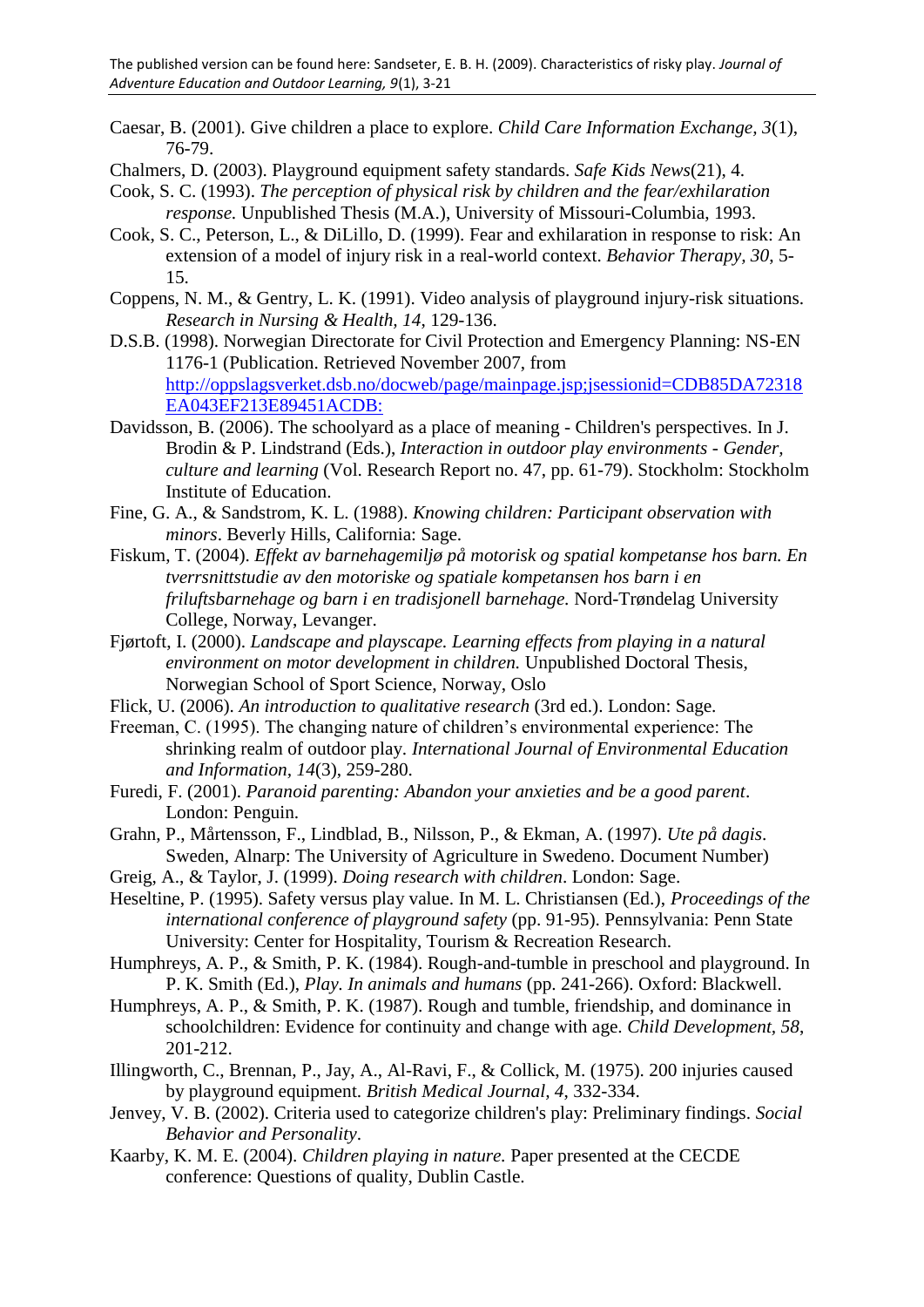- Little, H. (2006). Children's risk-taking behaviour: Implications for early childhood policy and practice. *International Journal of Early years Education, 14*(2), 141-154.
- Martin, P., & Caro, T. M. (1985). On the function of play and its role in behavioral development. In J. Rosenblatt, C. Beer, M. Bushnel & P. Slater (Eds.), *Advances in the study of behavior* (Vol. 15, pp. 59-103). New York: Academic Press.
- Matheny, A. P. J. (1987). Psychological characteristics of childhood accidents. *Journal of Social Issues, 43*, 45-60.

Merriam, S. B. (2002). *Qualitative research in practice: Examples for discussion and analysis*. San Francisco, California: Jossey-Bass.

- Miles, M. B., & Huberman, A. M. (1994). *Qualitative data analysis: An expanded sourcebook* (2nd ed.). Thousand Oaks, California: Sage.
- Miller, D. C., & Byrnes, J. P. (1997). The role of contextual and personal factors in children's risk taking. *Developmental Psychology, 33*, 814-823.
- Morrongiello, B. A. (2005). Caregiver supervision and child injury risk: I. Issues in defining and measuring supervision; II. Findings and directions for future research. *Journal of Pediatric Psychology, 30*(7), 536-552.
- Mowat, D. L., Wang, F., Pickett, W., & Brison, R., J. (1998). A case-control study of risk factors for playground injuries among children in Kingston and area. *Injury Prevention, 4*, 39-43.
- New, R., S., Mardell, B., & Robinson, D. (2005). Early childhood education as risky business: Going beyond what's "safe" to discovering what is possible [Electronic Version]. *Early Childhood Research & Practice*, *7*, [http://ecrp.uiuc.edu/v7n2/index.html.](http://ecrp.uiuc.edu/v7n2/index.html) Retrieved 12.06.08,
- Patton, M. Q. (1990). *Qualitative evaluation and research methods* (2nd ed.). Newbury Park: Sage.
- Pellegrini, A. D., & Bjorklund, D., F. (2004). The ontogeny and phylogeny of children's object and fantasy play. *Human Nature, 15*(1), 23-43.
- Pellegrini, A. D., & Smith, P. K. (1998). Physical activity play: The nature and function of a neglected aspect of play. *Child Development, 69*(3), 577-598.
- Peterson, L., Gillies, R., Cook, S., Schick, B., & Little, T. (1994). Developmental patterns of expected consequences for simulated bicycle injury events. *Health Psychology, 13*, 218-223.
- Plumert, J. M., & Schwebel, D. C. (1997). Social and temperamental influences on children's overestimation of their physical abilities: Links to accidental proneness. *Journal of Experimental Child Psychology, 67*, 317-337.
- Potts, R. P., Martinez, I. G., & Dedmon, A. (1995). Childhood risk-taking and injury; selfreport and informant measures. *Journal of Pediatric Psychology, 20*(1), 5-12.
- Readdick, C. A., & Park, J. J. (1998). Achieving great heights: The climbing child. *Young Children, November*, 14-19.
- Richards, L. (2005). *Handling qualitative data: A practical guide*. London: Sage.
- Rosen, B. N., & Peterson, L. (1990). Gender differences in children's outdoor play injuries: A review and an integration. *Clinical Psychology Review, 10*, 187-205.
- Rubin, K. H. e. (1980). *Childrens play*. San Francicso: Jossey-Bass.
- Sandseter, E. B. H. (2007a). Categorizing risky play How can we identify risk-taking in children's play? *European Early Childhood Education Research Journal, 15*(2), 237- 252.
- Sandseter, E. B. H. (2007b). Risky play among four- and five-year-old children in preschool. In S. O'Brien, P. Cassidy & H. Shonfeld (Eds.), *Vision into practice. Making quality a reality in the lives of young children, conference proceedings*. Dublin: CECDE.